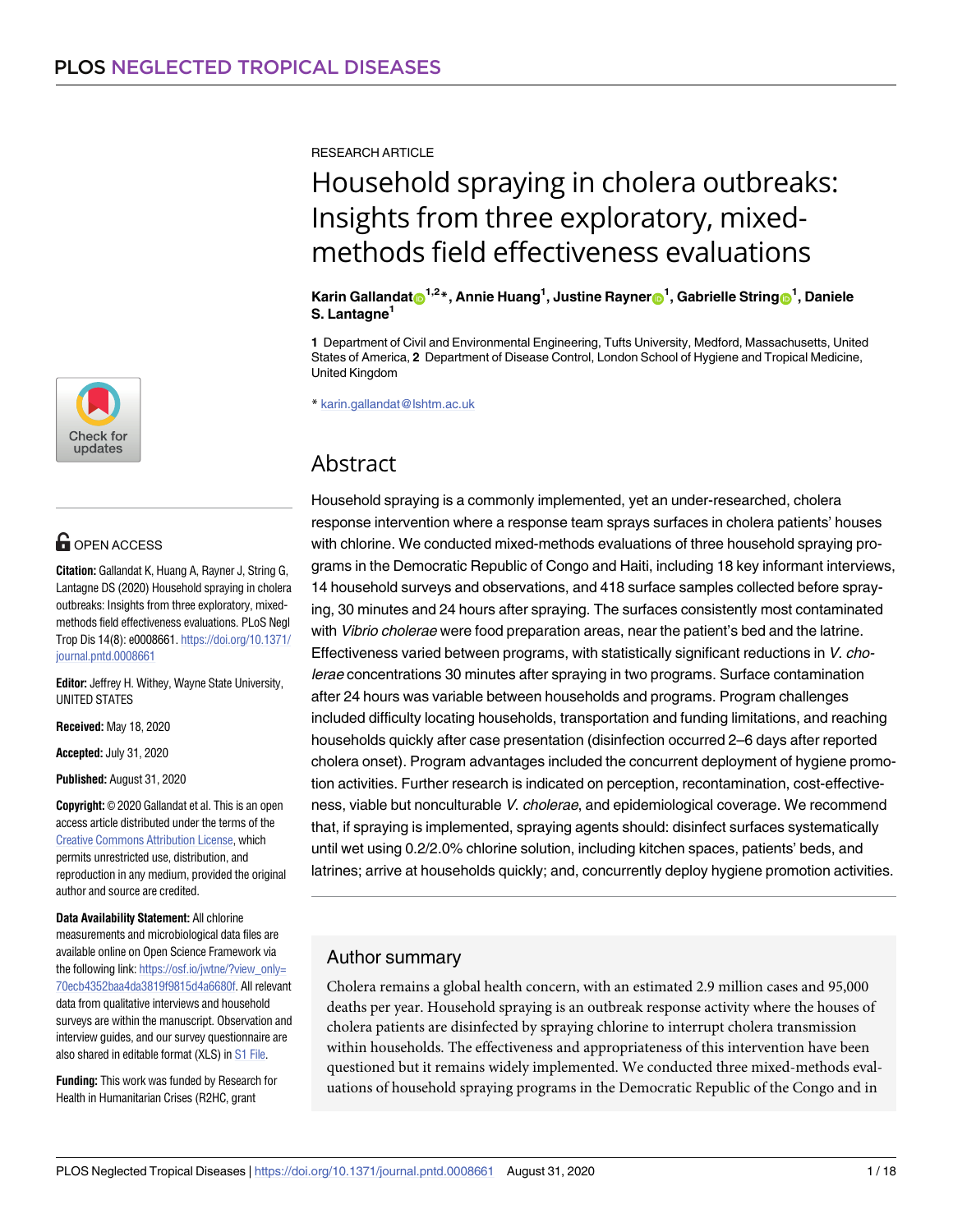<span id="page-1-0"></span>awarded to DSL, Ref. 28374), by the Swiss National Science Foundation (fellowships awarded to KG, Ref. P1SKP2\_174771 and P1SKP2\_181335) and by the P.E.O. Foundation (scholarship awarded to KG, years 2016-2017). The funders had no role in study design, data collection and analysis, decision to publish, or preparation of the manuscript.

**Competing interests:** The authors have declared that no competing interests exist.

Haiti. By sampling surfaces before, 30 minutes and 24 hours after spraying, we were able to identify household surfaces that were consistently the most contaminated at baseline (namely food preparation areas, patients' beds, and latrines). We also found that spraying chlorine could inactivate bacteria on household surfaces but that effectiveness was inconsistent, likely due to differences in spraying protocols between programs such as the amount of chlorine applied onto surfaces. Through key informant interviews, structured observations and household surveys, we also gained insights into the advantages and challenges of each program. This work contributes to the scientific evidence base necessary to optimize cholera response strategies; the combination of microbiological and qualitative information allowed us to formulate concrete recommendations for outbreak response programs.

# **Introduction**

Infection with toxigenic *Vibrio cholerae* O1/O139 bacteria can cause profuse watery stool and vomiting and, if untreated, can result in severe dehydration and death within hours [\[1,2\]](#page-15-0). Cholera outbreaks primarily occur in regions lacking access to adequate water, sanitation and hygiene (WASH) services [[3](#page-15-0)]. Population displacements and conflicts enhance vulnerability to cholera [[4–9\]](#page-15-0). In 2018, 34 countries reported cholera [[10](#page-15-0)] and the global cholera burden is estimated to 2.9 million cases and 95,000 deaths per year [\[11\]](#page-15-0). The Global Task Force on Cholera Control (GTFCC) aims to reduce cholera deaths by 90% by 2030, with timely outbreak detection and response as the first step towards cholera elimination [[12](#page-15-0)].

Cholera has traditionally been considered as waterborne; however, there is a growing body of evidence suggesting that person-to-person transmission within households (via contaminated food, objects, or direct contact) is important [\[13,14\]](#page-15-0). For example, individuals living within 50 meters of a cholera case are 23–56 times as likely to contract cholera as those further away [[15](#page-15-0)]; person-to-person transmission has been estimated to account for 41–95% of transmission in modelling studies [[15](#page-15-0)–[18](#page-15-0)] and, mean infection risks of 3.7–8.2% were associated with fecal shedding of *V*. *cholerae* among household contacts of cases, compared to infection risks of 2.0–3.4% from community water sources over 11 days [\[19\]](#page-15-0). Among the potential cholera transmission pathways, it is thus plausible that contaminated surfaces or objects ("fomites") contribute to transmission, particularly for household contacts of cholera cases.

The likelihood of disease transmission via fomites depends on the: 1) number of pathogens shed by infected individuals; 2) number of pathogens required to cause disease (infectious dose); 3) persistence of pathogens on surfaces; and, 4) resistance of pathogens to disinfection [\[20\]](#page-15-0). For cholera specifically, stool from infected individuals can contain up to 109 *V*. *cholerae/* mL; stool from asymptomatic individuals (who may represent up to 80% of infected individuals) can contain up to 103 *V*. *cholerae*/mL [[1,2\]](#page-15-0). The infectious dose for cholera is typically estimated between  $10^5$  and  $10^8$  bacteria [[21](#page-15-0)], however transmission risk via fomites may be enhanced during the hyperinfectious *V*. *cholerae* stage (observed for at least 5 hours after shedding by an infected individual), where the infectious dose could be *<*100 bacteria [\[22\]](#page-15-0).

To our knowledge, *V*. *cholerae* persistence on household surfaces has not been evaluated. In laboratory tests, *V*. *cholerae* bacteria lose culturability on surfaces within 1.5–4 hours but can persist for a week on dry surfaces in a "viable but nonculturable" (VBNC) stage [[23](#page-16-0)]. VBNC cells cannot be detected using culture-based methods, however they may remain infectious [\[24,25\]](#page-16-0). Lastly, regarding surface disinfection efficacy, only one relevant laboratory study was identified, where *>*6 log inactivation in *V*. *cholerae* on glass and aluminum surfaces was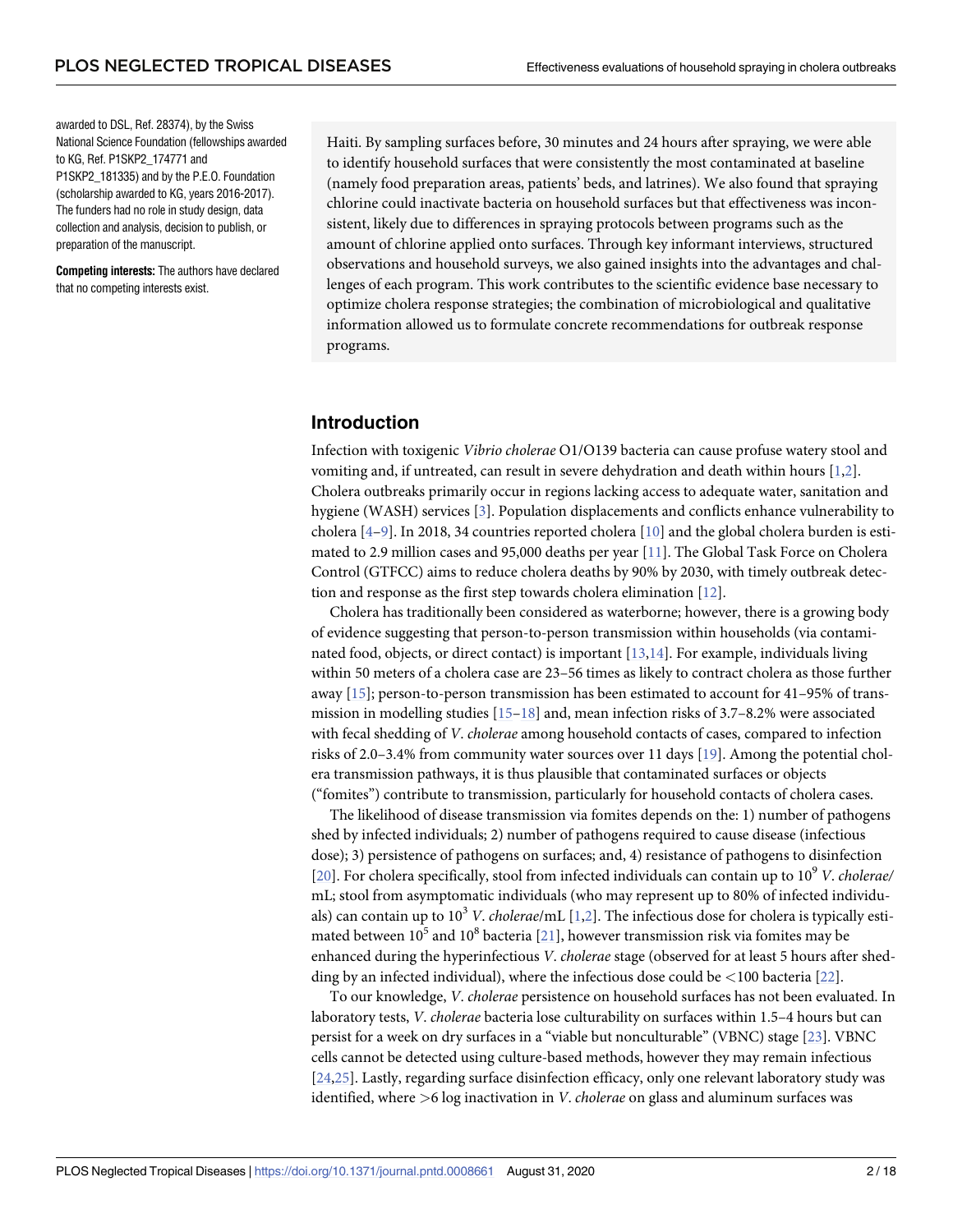<span id="page-2-0"></span>measured after spraying 0.6% (6,000 mg/L) sodium hypochlorite with a 15-minute exposure time; and, on wood surfaces, two disinfectant applications and 30 minutes were required to achieve the same efficacy [[26](#page-16-0)].

In cholera outbreaks, household spraying is a commonly implemented intervention where cholera patients' homes are disinfected with chlorine, with the aim to reduce the immediate risk of cholera transmission to other household members via surfaces and/or objects contaminated with *V*. *cholerae*. To our knowledge, the first record of household spraying was in Taiwan in 1962 [[27](#page-16-0)]. Recently, household spraying has been questioned and in a recent review of international cholera guidelines, it was identified as one of few interventions explicitly not recommended by four agencies [\[28\]](#page-16-0). Concerns related to household spraying included [[29,30\]](#page-16-0): 1) lack of evidence of effectiveness of a one-off chlorine spraying process at reducing *V*. *cholerae*, as chlorine can be rapidly inactivated by organic matter present on household surfaces; 2) lack of evidence on epidemiological impact; 3) logistical constraints, as infection could spread before teams are able to disinfect; 4) that asymptomatic individuals are not identified and thus not targeted; 5) risk of stigmatization of the patient and family; 6) potential damage to household belongings by chlorine; and, 7) the amount of time and resources required to implement programs. Despite these concerns, and that no evidence was found supporting the effectiveness of household spraying in a systematic review of WASH interventions in response to outbreaks [\[31\]](#page-16-0), household spraying is still recommended in several national guidelines and remains widely implemented in outbreak response [[32–37\]](#page-16-0), sometimes included as part of case-area targeted response interventions (CATI) [[38,39\]](#page-16-0).

To inform the ongoing discussion on household spraying, we evaluated household spraying programs in cholera outbreaks, specifically seeking to: 1) determine where *V*. *cholerae* is found on surfaces in cholera patient houses; 2) assess the immediate effectiveness of household spraying at inactivating *V*. *cholerae* on surfaces; 3) observe surface recontamination patterns within 24 hours following the intervention; and, 4) document program advantages and challenges.

#### **Methods**

A mixed-methods protocol was developed, which included key informant interviews, structured observation of spraying with chlorine measurement, household surveys, and surface sampling. All tools including key interview and observation guides, and the survey questionnaire are provided in S1 [File.](#page-14-0)

#### **Ethics statement**

This protocol was approved by the Tufts Social, Behavioral, and Educational Research (SBER) Institutional Review Board (#1712002). In Haiti, approval was granted by the National Bioethics Committee (#1819–7). In the Democratic Republic of the Congo (DRC), in the absence of an SBER process, ethical and cultural appropriateness were confirmed by a certified, independent medical researcher. Written consent was obtained from all participants prior to starting study activities.

#### **Site selection**

Solicitations for program participation in the research were sent via the Global WASH Cluster and Cholera Platform e-lists, followed by regular communication with humanitarian WASH partners, including personal contacts. Potential evaluation sites had ongoing outbreaks with spraying expected to continue for 4 weeks. After a spraying program was identified for potential inclusion, approvals were obtained from: implementation partners, local and Tufts ethics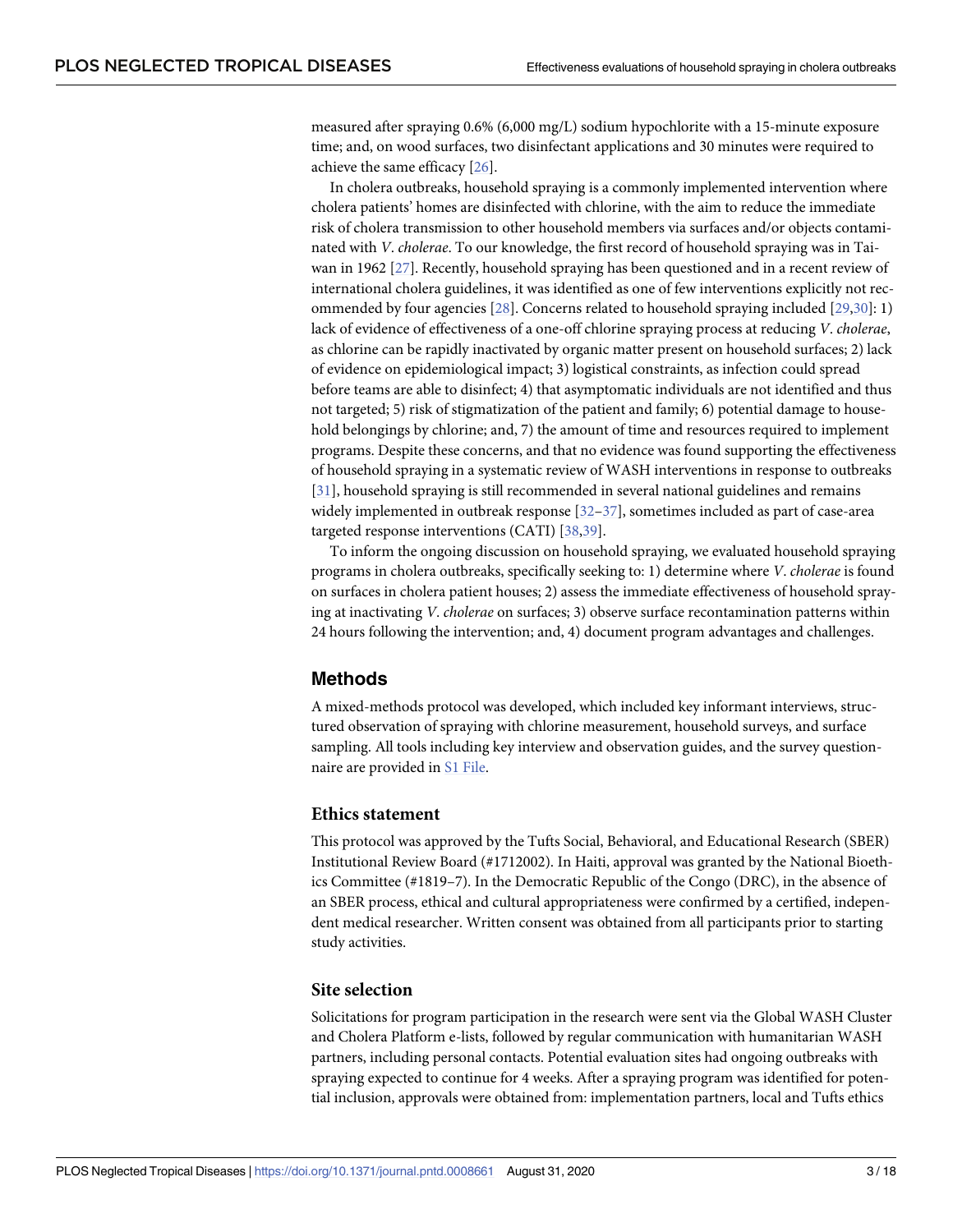boards, and Tufts Global Operations before Tufts staff deployment to complete the evaluations.

### **Key informant interviews**

Key informant interviews (KII) were conducted in the local language with program coordinators and spraying agents. Semi-structured interview guides consisted of 35 and 49 questions for coordinators and spraying agents, respectively. Coordinators were asked questions about their experience in cholera outbreaks; program organization and logistics; household spraying protocols; staff selection and training; and, perception of spraying interventions. Program staff interviews addressed participants' professional background; cholera prevention knowledge; training; household spraying protocol; daily activities, opportunities and challenges; and, reception of the intervention by beneficiaries. Interviews were audio-recorded with participant consent, and transcribed in Microsoft Word to extract information.

# **Structured observations with chlorine measurement**

Beginning at the spraying team base, study team members accompanied spraying agents to houses. Activities, including chlorine solution preparation and spraying, were observed at each house; structured guides were used to record observations. Chlorine solution pH and concentration were measured immediately before spraying using a pH-meter (Apera EC60, Switzerland) and an iodometric titration test kit (Hach method #8209, USA), respectively. For ethical reasons, if solutions were *<*70% of the expected concentration, the study team requested chlorine be added to obtain the target concentration. As such, sampling results reflect the effectiveness of spraying with a chlorine solution that is within 10% of the target concentration.

# **Household surveys**

Participants were enrolled if an adult was present when the spraying team arrived and consented to participate. A household survey questionnaire with 75 questions addressing demographic information, hygiene habits, and cholera information was administered in the appropriate local language by a trained enumerator. Responses were recorded on paper forms, and data entered into Microsoft Excel 2016 (Redmond, WA, USA) for analysis.

# **Surface sampling**

At each house, a sampling floor plan was drawn and 10 surfaces representative of daily activities (e.g. kitchen floor, furniture, latrine) and materials (e.g. plastic, wood, dirt) were identified. Surface selection was standardized (to the extent possible) across houses. Samples were collected from the 10 selected surfaces at three time points (for a total 30 samples/house): immediately before spraying; 30 minutes after spraying was completed; and, 20–24 hours after spraying. A 10 cm  $\times$  10 cm stencil was used to delineate the sampling area and placed on an adjacent area of the same surface at each sampling point. Samples were collected using Sanicult swabs (Starplex Scientific, ON, Canada) in 5 mL of buffer solution, kept on ice, and transported to the field laboratory for analyses to be performed within 8 hours of collection.

# **Microbiological analysis**

Surface samples were analyzed for *Escherichia coli (E*. *coli)* and total coliforms, and *V*. *cholerae*. For simultaneous detection of *E*. *coli* and total coliforms, one milliliter of sample (Sanicult swab buffer) was added to a PetriFilm (3M, MN, USA) and incubated at 35˚C for 24 hours. The theoretical detection limit was 5 CFU/100 cm2 . For *V*. *cholerae* detection, 250 μL of sample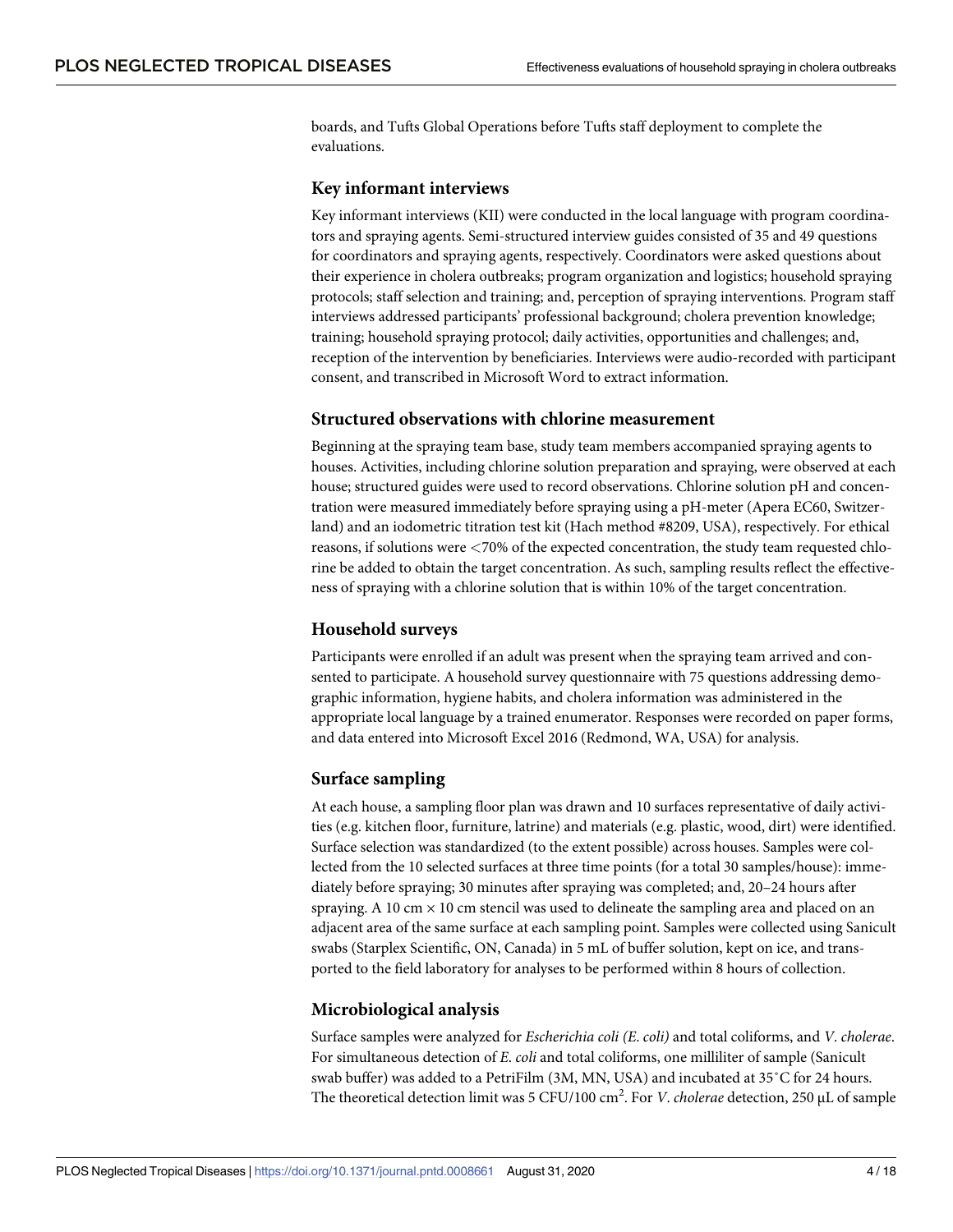was spread onto thiosulfate-citrate-bile salts-sucrose (TCBS) agar (BD, NJ, USA) and incubated at 35˚C for 24 hours. Round, smooth, yellow colonies were recorded as presumptive toxigenic *V*. *cholerae* O1/O139 (hereafter termed *V*. *cholerae*); due to field testing limitations, the identification of *V*. *cholerae* was not confirmed by other means, as further detailed in Discussion. The theoretical detection limit was 20 CFU/100  $\text{cm}^2$ . Field laboratory results were recorded in a notebook and entered into Excel for concentration calculation and graphical analysis. MATLAB R2017a (MathWorks, MA, USA) was used for statistical tests. Friedman's test was used to compare bacterial counts obtained before, 30 minutes, and 24 hours after spraying. If statistically significant differences between time points were detected (p*<*0.05), Wilcoxon's signed rank test was performed with Bonferroni correction for multiple comparisons (p*<*0.017 considered significant).

## **Results**

Household spraying programs were evaluated in June and July 2018 in two locations in DRC, and in October 2018 in Haiti. In total, 18 key informant interviews were conducted, 14 households were enrolled, and 418 surface samples were collected (Table 1).

#### **Key informant interviews & structured observations**

Information collected during interviews and observation was consolidated to describe program structure, agent training, protocols for chlorine solution preparation and spraying, and challenges, as described below.

#### **Program structure**

Program A was implemented in an urban endemic cholera setting. Household spraying had been initiated in 2008 by the local public health authorities. The ongoing outbreak was declared in June 2016 (two years before the evaluation). The spraying team was based at the

|                                        | Program A                                                                        | Program B                                                                                                                | Program C                                                                                                                                                     |  |
|----------------------------------------|----------------------------------------------------------------------------------|--------------------------------------------------------------------------------------------------------------------------|---------------------------------------------------------------------------------------------------------------------------------------------------------------|--|
| <b>Evaluation date</b>                 | June 2018                                                                        | <b>July 2018</b>                                                                                                         | October 2018                                                                                                                                                  |  |
| Environment                            | Urban                                                                            | Urban / semi-urban                                                                                                       | Urban                                                                                                                                                         |  |
| Cholera context                        | Endemic                                                                          | Epidemic                                                                                                                 | Endemic                                                                                                                                                       |  |
| <b>Start of spraying</b><br>activities | 2008                                                                             | April 2018                                                                                                               | 2014                                                                                                                                                          |  |
| Spraying agents                        | $3 (+6$ "back-up")                                                               | 9                                                                                                                        | 11                                                                                                                                                            |  |
| Supervision                            | Local health authorities                                                         | NGO                                                                                                                      | <b>NGO</b>                                                                                                                                                    |  |
| Spraying agents'<br>base               | Diarrheal disease treatment center<br>at the general hospital                    | Cholera treatment centers, units, and oral<br>rehydration points                                                         | NGO office                                                                                                                                                    |  |
| Mode of transport                      | On foot or motorcycle                                                            | Motorcycle (with driver)                                                                                                 | 4x4 vehicle (with driver)                                                                                                                                     |  |
| Coverage<br>objectives                 | Patient house<br>+ 5 latrines around                                             | Patient house<br>+20 neighbors                                                                                           | Patient house<br>$+20-30$ neighbors                                                                                                                           |  |
| Other activities                       | Basic hygiene promotion to case<br>household and neighbors by<br>spraying agents | Hygiene promotion & kit distribution to 5<br>neighbors by spraying agents or supervisor<br>with support from 4x4 vehicle | Hygiene promotion (neighbors included), water treatment<br>products and/or antibiotic prophylaxis (case household),<br>and 2 follow-up visits by other agents |  |
| Chlorine type                          | Calcium hypochlorite                                                             | Calcium hypochlorite                                                                                                     | Calcium hypochlorite                                                                                                                                          |  |
| Chlorine<br>concentrations             | 0.2% for general surfaces;<br>2% for latrines/soiled areas                       | 0.2% for general surfaces;<br>2% for latrines/soiled areas                                                               | 0.2% for general surfaces;<br>2% for latrines/soiled areas                                                                                                    |  |
| Solution<br>preparation                | At house                                                                         | At base                                                                                                                  | At base                                                                                                                                                       |  |

**Table 1. Key characteristics of spraying programs evaluated.**

<https://doi.org/10.1371/journal.pntd.0008661.t001>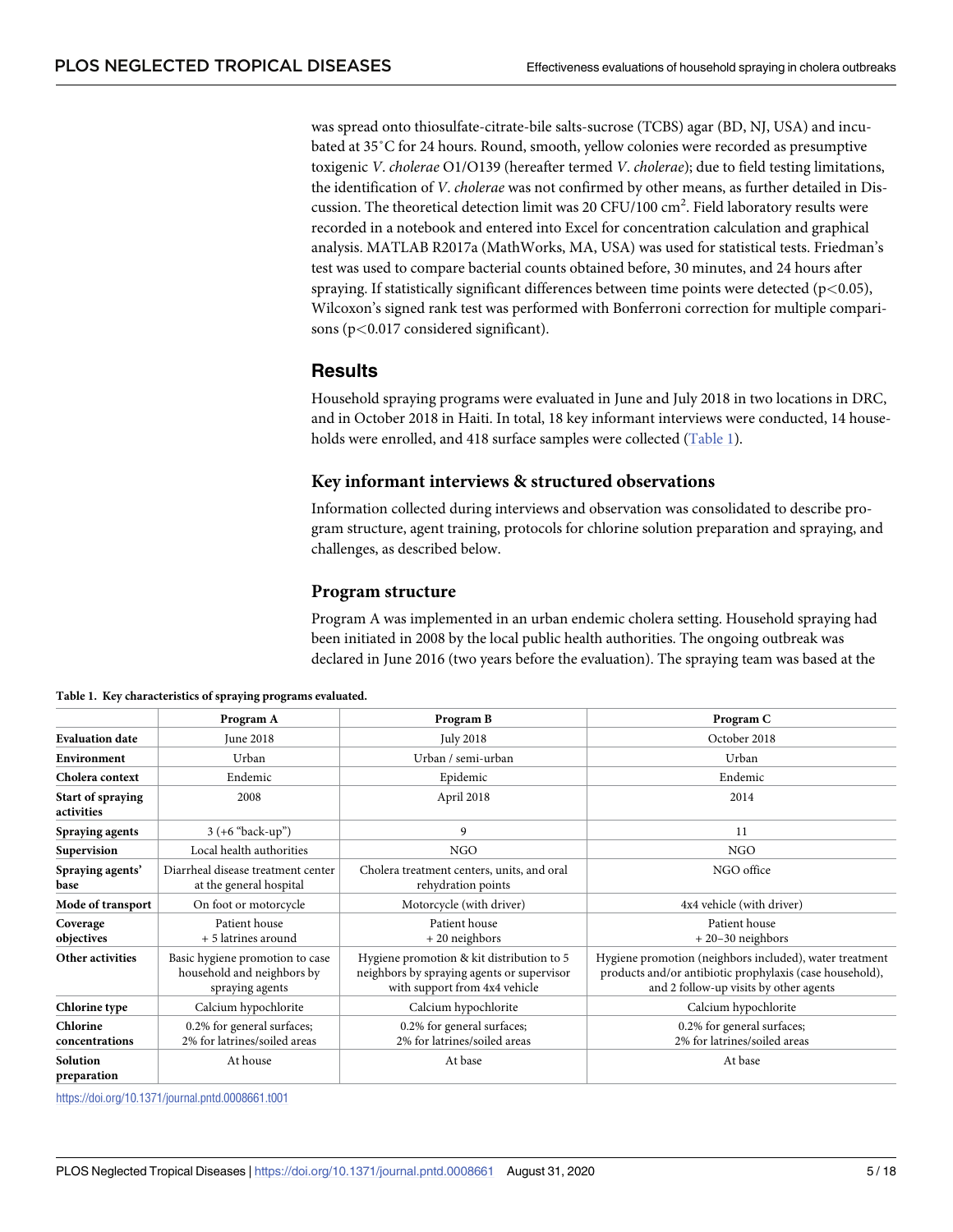diarrheal disease treatment center and reached households located within 15 km of their base, using motorcycles or walking. The team was composed of 12 people: 3 agents for household spraying, 2 agents for healthcare facility disinfection, 1 administrative assistant, and 6 back-up agents who were not active during the evaluation. Household spraying activities were supervised by local public health authorities and funded over time by different non-governmental organizations (NGOs) participating in cholera response, in coordination with the WASH Cluster.

Program B was implemented in a large urban/semi-urban epidemic cholera context. The outbreak began in February 2018, the first in *>*10 years. Household spraying was initiated in April 2018, interrupted in June, and resumed in July, following a resurgence of cases, with a 45-day funding window. Nine program agents were split into four teams. Teams were based at cholera treatment centers (2), a cholera treatment unit, and an oral rehydration point. All spraying agents were paired with a motorcycle and driver.

Program C was located in a large city where spraying activities began in 2014. The eleven spraying teams (each composed of a spraying agent and a hygiene promotion agent, sometimes accompanied by a Ministry of Health representative to distribute antibiotic prophylaxis to household members of suspected cholera cases) were based at an NGO office as part of a Rapid Response Team program. Each team was paired with a vehicle and driver. Six sentinel agents were stationed at cholera and diarrhea treatment centers and reported new cases to spraying teams via WhatsApp.

Spraying teams had similar schedules in all programs. Each day began with the identification of new patients and documenting their addresses, either via healthcare staff (Programs A, B) or the sentinel system (Program C). Spraying agents then gathered their protective clothing (goggles, boots, gloves), calcium hypochlorite, spoon, and spraying equipment. Spraying solutions were prepared at the house (Program A) or at the base (Programs B and C). Programs differed in their coverage objectives. In Programs A and B, households of suspected cholera cases received the intervention, but cases were not confirmed before deployment of the spraying teams; in Program C, all households of patients with acute watery diarrhea were targeted with household spraying. Furthermore, in Program A, the cholera patient's house and five neighboring latrines were sprayed; in Programs B and C the patient's house and latrine, and 20–30 neighboring houses and latrines, were sprayed.

Upon arrival at a house, agents in all programs delivered a hygiene promotion session to the cholera patient's household members and available neighbors. In Program B, hygiene kits (a safe water storage bucket, chlorine tablets, soap bars, and oral rehydration kits) were distributed to five neighboring households. Program C's protocol included two follow-up visits, 1 and 2 weeks after spraying, to reinforce hygiene promotion messages and measure free chlorine residual concentrations in stored household water. These follow-up visits were not observed during the timeframe of the evaluation.

#### **Spraying agents' training and cholera knowledge**

In Program A, agents reported working as spraying agents for 3–9 years and receiving spraying training several years before the evaluation. When asked about ways to prevent cholera, all interviewed agents  $(n = 4)$  mentioned handwashing; two also mentioned water treatment and using latrines.

In Program B, only one respondent had had prior experience as a spraying agent. Spraying agents reported attending a half-day training provided by the NGO running the spraying program. Five of six respondents mentioned at least three methods of preventing cholera, including handwashing, water treatment, latrine use, and cooking/heating food.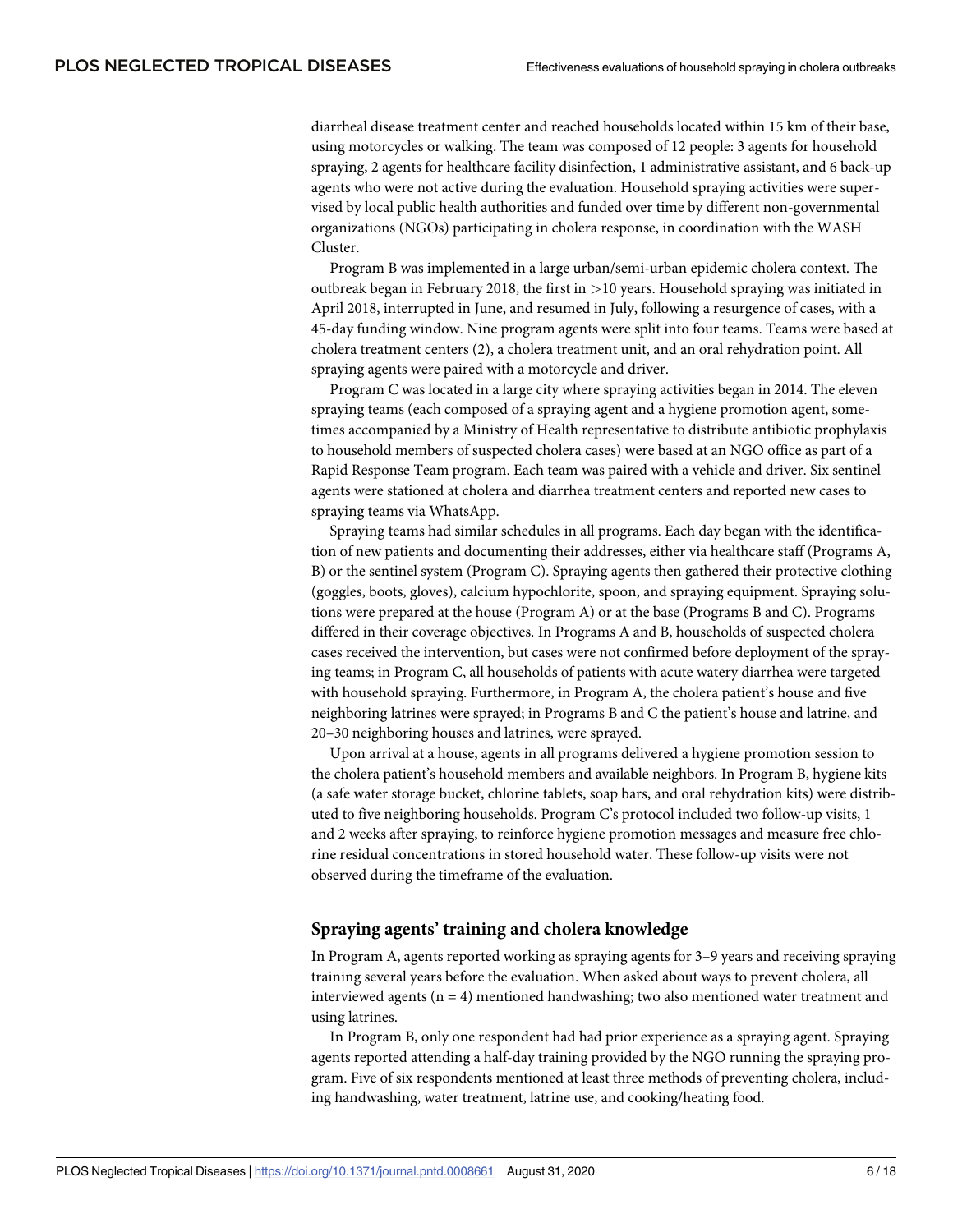In Program C, interviewed agents all had university degrees and had experience in the humanitarian sector before joining the spraying program. They received a 1-day training provided by the NGO running the spraying program. All interviewees mentioned at least three cholera prevention methods, including handwashing, water treatment, and latrine use.

#### **Chlorine solutions**

In all programs, high-test calcium hypochlorite powder (HTH) was used to make 0.2% solution (for household surfaces) and 2.0% solution (for latrines and soiled surfaces [e.g. where the patient vomited]). Across programs, spoons were used to dose chlorine and a wooden stick or spraying nozzle was used to mix solutions. No program had a written protocol available for chlorine solution preparation. In Program A, agents asked for "clean" water from a household member, measured the required volume using their graduated 12-L spraying equipment, and mixed the solution on site for immediate use. In Program B, agents prepared the HTH solution at the cholera treatment center (CTC) by estimating the required volume of tap water using a container of known capacity such as a 20-L bucket; the 0.2% solution was transported in the sprayer tank (5 L) and used within 24 hours, and the 2.0% solution was kept in a 2-L opaque jerrycan, transferred into the spraying equipment as needed, and kept for up to 5–7 days. In Program C, solutions were prepared at the NGO office with tap water measured in the graduated sprayer tank (5 L); solutions were stored and transported in the equipment for use within 24 hours.

Measured chlorine concentration in Program A ranged from 0.10–0.29% and 1.03–2.30% for the targeted 0.2% and 2.0% solutions, respectively; 0.16–0.23% and 0.89–1.69% in Program B; and, 0.05–0.25% and 0.16–1.10% in Program C (Fig 1). Please note, before spraying chlorine was added to meet the lowest target concentration (0.2%) in households #3, 11, 12, and 13, as per protocol. pH ranged from 8.3–8.7 and 11.4–11.7 for the 0.2% and 2.0% solutions, respectively, in Program A; 7.9–11.4 and 11.8–12.1 in Program B; and, 11.1–12.0 and 12.4–12.6 in Program C.

#### **Spraying protocols**

Spraying agents in Program A sprayed surfaces in a systematic manner for disinfection, starting where the cholera case slept, proceeding through each room in the same direction, and spraying until surfaces were visibly wet. Spraying was completed in 5–10 minutes, using approximately 5–10 L of 0.2% chlorine solution per patient house; additional time was taken to spray five neighboring latrines using approximately 5 L of 2.0% solution in total.





<https://doi.org/10.1371/journal.pntd.0008661.g001>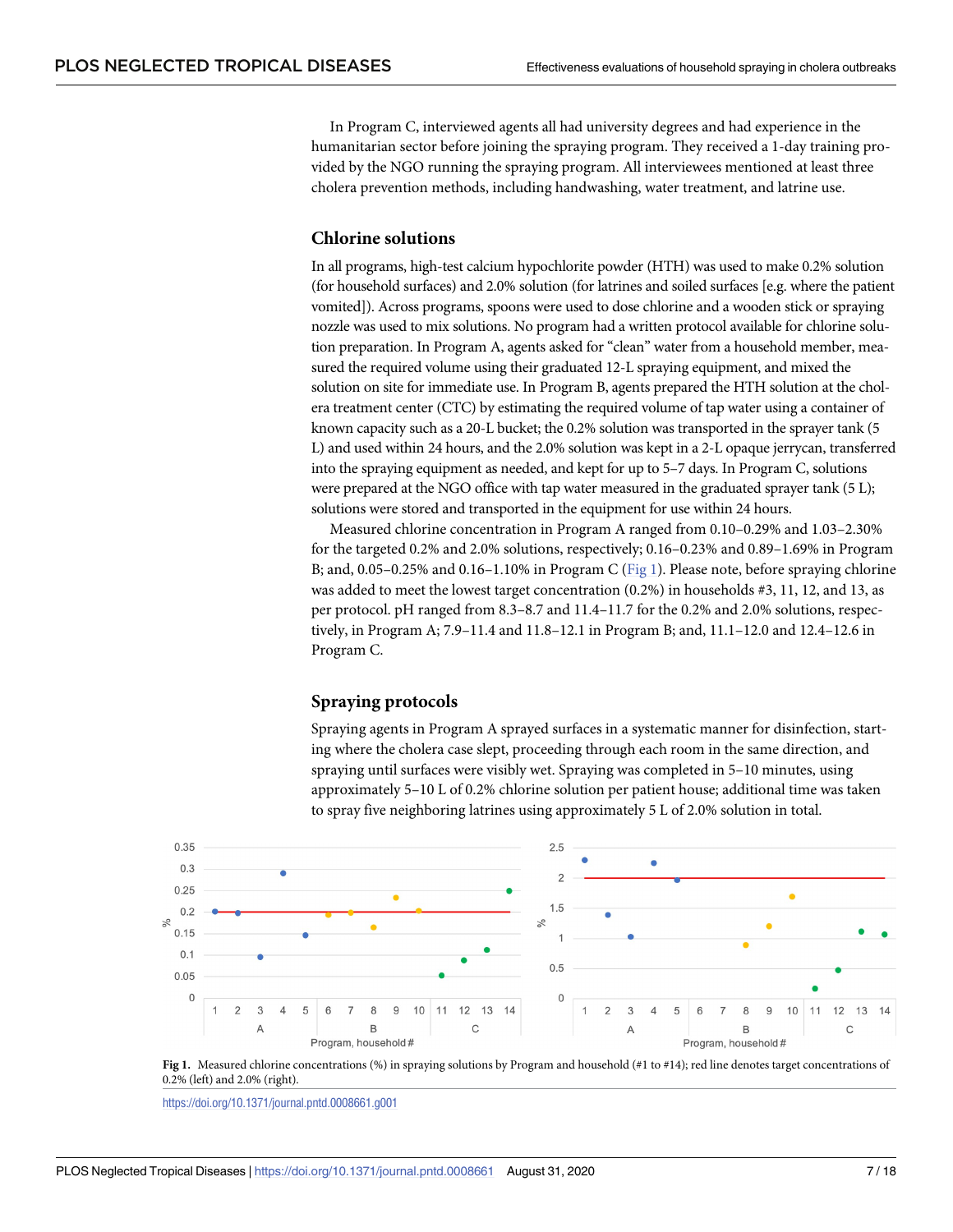<span id="page-7-0"></span>Spraying agents in programs B and C did not appear to target specific areas or follow a defined protocol for household spraying. In Program B, 2–5 minutes was spent at each patient's house using an average of 4 L total of 0.2% chlorine solution to spray 21 houses ( $\sim$ 0.2 L per house) and 0.5–2 L of 2.0% chlorine solution was used to spray the latrines (~0.02–0.1 L per latrine). In Program C, 2–5 L of 0.2% chlorine solution were sprayed in each patient's house over approximately 5 minutes; the volume of 2.0% chlorine solution used was not recorded.

#### **Identified challenges**

Three concerns were raised during interviews: identification of target households, transportation, and rejection and security issues.

During the six days the study team followed Program A spraying agents, three houses listed for disinfection could not be located. Three spraying agents from Program A (50%) stated they felt patients sometimes provide incorrect addresses due to fear of stigmatization. Additionally, the study team found household identification was particularly challenging in camp settings, due to population movements and high density. During the Program B evaluation, all houses were found by spraying teams, sometimes with the help of a patient's relative. Three interviewees (43%) from Program B still reported locating houses was difficult and time-consuming, mentioning the lack of precise addresses as an issue. They suggested the use of cell phones as a means to contact their base for guidance on locating houses.

Transportation, in particular, availability of motorcycles and fuel, was mentioned as a challenge in 5 (83%) and 3 (43%) interviews with spraying agents from Programs A and B, respectively. These concerns were linked to funding (or funding continuity) issues, explicitly mentioned by 4 interviewees (67%) in Program A and 2 interviewees (29%) in Program B.

In Program C, logistics appeared to function smoothly for the 11 cholera response teams. Concerns raised by spraying agents during interviews included security in some neighborhoods and, in three instances (60%), refusal of household spraying. The latter was attributed to fear of stigmatization or lack of trust in response team motives.

#### **Household surveys**

The number of household members ranged from 2–13, with a mean of 6, 8.5, and 5 in Programs A, B, and C, respectively ([Table](#page-8-0) 2). In Programs A and B, dirt walls (90%) and floors (100%) with metal roofs (100%) were the most common building materials; concrete walls (75%) and floors (100%) were common in Program C. Two enrolled households (20%) had electricity in Programs A and B, compared to 3 out of 4 households (75%) in Program C. Shared latrines were the most commonly available sanitation facility across programs (57%). All households (100%) had soap and water for handwashing in Program A compared to half (50%) in Program C; in Program B, only soap was observed at one house (20%). Floor cleaning frequencies were variable in Program A, from several times a day (40%) to daily (20%) or less (20%), while daily cleaning was most commonly reported in Programs B (80%) and C (75%). In Program A, laundry was washed in a nearby river or lake (80%), which was not possible at the other study sites. Reported laundry frequencies were variable, with 50–60% of all respondents laundering at least every 2–3 days.

Survey respondents estimated they were 1–3 and 0.2–1.5 hours away from the closest CTC in Programs A and B, respectively. In Program C, no respondent knew the closest CTC. No household deaths due to cholera were reported by study participants. Overall, 2–6 days had elapsed between reported cholera/diarrhea symptom onset and spraying team arrival. Having a clean house was the most common reason why survey respondents reported appreciating household spraying (71%), followed by feeling safe (21%). When asked about what they did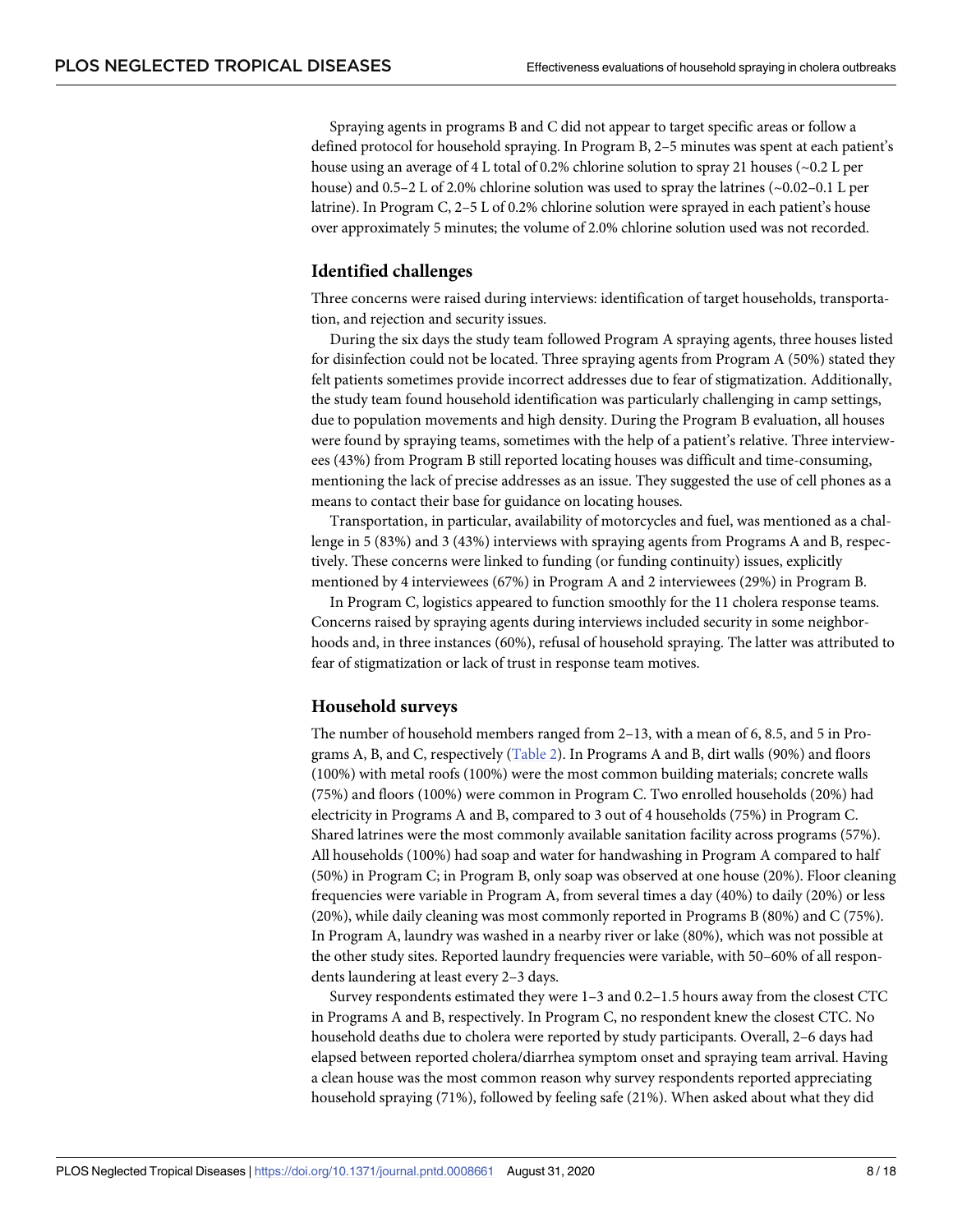#### <span id="page-8-0"></span>**[Table](#page-7-0) 2. Selected household survey results.**

|                                                                        |                  | Program A<br>$n = 5$ |                  | Program B<br>$n = 5$ |                  | Program C<br>$n = 4$ |  |
|------------------------------------------------------------------------|------------------|----------------------|------------------|----------------------|------------------|----------------------|--|
| Demographics & context                                                 |                  |                      |                  |                      |                  |                      |  |
| N(%) Female respondent                                                 | 5                | $(100\%)$            | $\overline{4}$   | (80%)                | 4                | $(100\%)$            |  |
| N(%) Respondent went to school                                         | 3                | $(60\%)$             | 5                | $(100\%)$            | $\overline{4}$   | $(100\%)$            |  |
|                                                                        | 6                |                      | 8.5              | $(7-10)$             | 5                | $(3-8)$              |  |
| Mean number of household members (range)                               |                  | $(2-13)$             |                  |                      |                  |                      |  |
| Mean number of beds (range)                                            | 1.8              | $(0-4)$              | 0.2              | $(0-1)$              | $2.2\phantom{0}$ | $(1-5)$              |  |
| $N$ (%) Walls                                                          |                  |                      |                  |                      |                  |                      |  |
| - Dirt                                                                 | 4                | (80%)                | 5                | $(100\%)$            | $\mathbf{0}$     | $(0\%)$              |  |
| - Concrete                                                             | $\boldsymbol{0}$ | $(0\%)$              | $\boldsymbol{0}$ | $(0\%)$              | 3                | (75%)                |  |
| $N(\%)$ Floor                                                          |                  |                      |                  |                      |                  |                      |  |
| - Dirt                                                                 | 5                | $(100\%)$            | 5                | $(100\%)$            | $\mathbf{0}$     | $(0\%)$              |  |
| - Concrete                                                             | $\boldsymbol{0}$ | $(0\%)$              | $\boldsymbol{0}$ | $(0\%)$              | $\overline{4}$   | $(100\%)$            |  |
| N(%) Metal roof                                                        | 5                | $(100\%)$            | 5                | $(100\%)$            | 3                | (75%)                |  |
| N(%) Electricity                                                       | 1                | (20%)                | 1                | (20%)                | 3                | (75%)                |  |
| Sanitation and reported hygiene practices                              |                  |                      |                  |                      |                  |                      |  |
| $N$ (%) Latrines                                                       |                  |                      |                  |                      |                  |                      |  |
| - Private                                                              | $\mathbf{1}$     | (20%)                | $\overline{0}$   | $(0\%)$              | $\overline{c}$   | (50%)                |  |
| - Shared                                                               | $\overline{c}$   | (40%)                | $\overline{4}$   | (80%)                | $\overline{c}$   | (50%)                |  |
| - None                                                                 | $\boldsymbol{2}$ | (40%)                | $\mathbf{1}$     | (20%)                | $\mathbf{0}$     | $(0\%)$              |  |
| N(%) Soap available for handwashing                                    | 5                | $(100\%)$            | $\mathbf{1}$     | (20%)                | $\overline{2}$   | (50%)                |  |
| N(%) Water available for handwashing                                   | 5                | $(100\%)$            | $\boldsymbol{0}$ | $(0\%)$              | 3                | (75%)                |  |
| N(%) Dishwashing frequency                                             |                  |                      |                  |                      |                  |                      |  |
| - After each meal                                                      | 3                | (60%)                | $\boldsymbol{0}$ | $(0\%)$              | $\mathfrak{Z}$   | (75%)                |  |
| - Daily                                                                | 1                | (20%)                | $\overline{4}$   | (80%)                | $\mathbf{0}$     | $(0\%)$              |  |
| - Every 2-3 days                                                       | 1                | (20%)                | $\mathbf{1}$     | (20%)                | $\mathbf{1}$     | (25%)                |  |
| N(%) Drying dishes                                                     |                  |                      |                  |                      |                  |                      |  |
| - Outside                                                              | $\boldsymbol{2}$ | $(40\%)$             | $\overline{4}$   | (80%)                | $\mathbf{1}$     | (25%)                |  |
| - Inside                                                               | $\mathbf{2}$     | (40%)                | $\mathbf{1}$     | (20%)                | $\mathbf{1}$     | (25%)                |  |
| - Not done                                                             | 1                | (20%)                | $\boldsymbol{0}$ | $(0\%)$              | $\overline{2}$   | (50%)                |  |
| N(%) Floor cleaning frequency                                          |                  |                      |                  |                      |                  |                      |  |
| - Several times a day                                                  | $\boldsymbol{2}$ | (40%)                | $\mathbf{1}$     | (20%)                | $\boldsymbol{0}$ | $(0\%)$              |  |
| - Daily                                                                | 1                | (20%)                | $\overline{4}$   | (80%)                | 3                | (75%)                |  |
| - Every 2-3 days                                                       | 1                | (20%)                | $\boldsymbol{0}$ | $(0\%)$              | $\mathbf{0}$     | $(0\%)$              |  |
| - No cleaning                                                          | $\boldsymbol{0}$ | $(0\%)$              | $\boldsymbol{0}$ | $(0\%)$              | $\mathbf{1}$     | (25%)                |  |
| N(%) Laundry at river or lake                                          | 4                | $(80\%)$             | $\boldsymbol{0}$ | $(0\%)$              | $\mathbf{0}$     | $(0\%)$              |  |
| N(%) Laundry frequency                                                 |                  |                      |                  |                      |                  |                      |  |
| - Daily                                                                | $\mathbf{2}$     | $(40\%)$             | $\boldsymbol{0}$ | $(0\%)$              | $\mathbf{0}$     | $(0\%)$              |  |
| - Every 2-3 days                                                       | $\mathbf{1}$     | (20%)                | $\mathbf{3}$     | (60%)                | $\overline{2}$   | (50%)                |  |
| - Weekly                                                               | $\mathbf{1}$     | (20%)                | $1\vert$         | (20%)                | 2 <sup>1</sup>   | (50%)                |  |
| - Every other week or less                                             | $\mathbf{1}$     | (20%)                | $\mathbf{1}$     | (20%)                | 0 <sup>1</sup>   | $(0\%)$              |  |
| Cholera                                                                |                  |                      |                  |                      |                  |                      |  |
|                                                                        |                  |                      |                  |                      |                  |                      |  |
| Mean (range) distance from CTC [minutes]                               | 105              | $(60 - 180)$         | 34.5             | $(10-90)$            |                  | $-$ (a)              |  |
| Mean (range) time since last reported onset of cholera symptoms [days] | 3.4              | $(2-5)$              | 3.2              | $(2-4)$              | 5.5              | $(5-6, n = 2)$       |  |
| N(%) First time having household spraying                              | 4                | $(100\%)$            | $\overline{4}$   | (80%)                | 3 <sup>1</sup>   | (75%)                |  |
| N(%) Appreciated about household spraying                              |                  |                      |                  |                      |                  |                      |  |
| - Feeling safe                                                         | 3                | (60%)                | 0 <sup>1</sup>   | $(0\%)$              | 0 <sup>1</sup>   | $(0\%)$              |  |
| - Clean house                                                          |                  | $2 (40\%)$           | 5                | $(100\%)$            | 3                | (75%)                |  |

(*Continued*)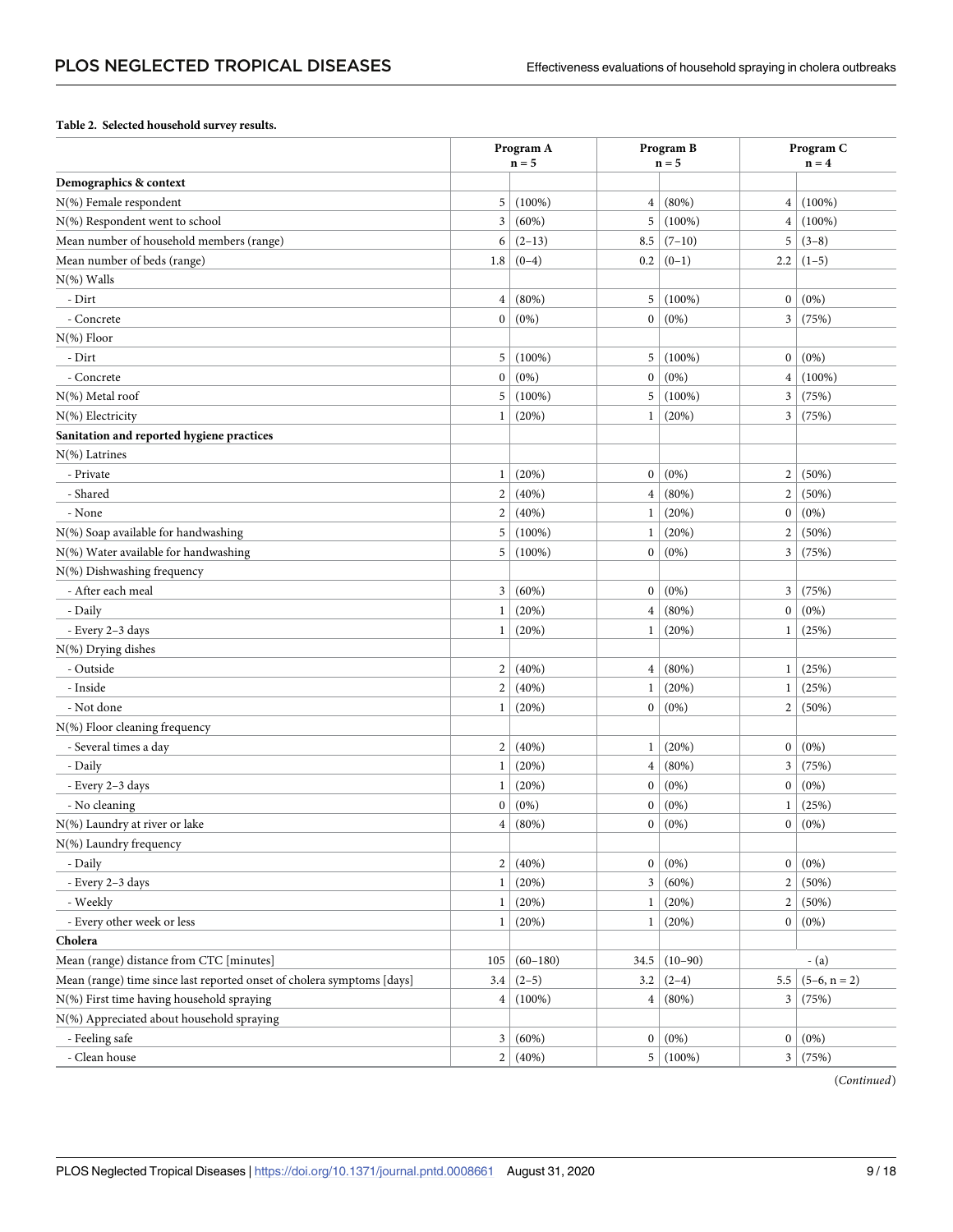<span id="page-9-0"></span>**Table 2.** (Continued)

|                                                        | Program A<br>$n = 5$ |                | Program B<br>$n = 5$ |           | Program C<br>$n = 4$ |           |
|--------------------------------------------------------|----------------------|----------------|----------------------|-----------|----------------------|-----------|
| - Air purification                                     |                      | $(20\%)$       | ∩ ∣                  | $(0\%)$   |                      | (25%)     |
| Did not appreciate about household spraying<br>$N(\%)$ |                      |                |                      |           |                      |           |
| - "Everything was good"                                |                      | $(100\%)$      |                      | $(100\%)$ | 0 <sup>1</sup>       | $(0\%)$   |
| - Doesn't know                                         |                      | $0 \mid (0\%)$ |                      | $(0\%)$   |                      | $(100\%)$ |

(a) None of 4 respondents knew where the cholera treatment facility was located.

<https://doi.org/10.1371/journal.pntd.0008661.t002>

not like, all respondents reported "everything was good" (Programs A and B) or they did not know (Program C). Please note that, due to programmatic response protocol, two of four patients in Program C were acute watery diarrhea cases and not suspected cholera cases.

#### **Surface sampling: Vibrio cholerae**

Before spraying, the highest *V*. *cholerae* concentrations were consistently found around food preparation spaces/floors, latrine floors, and near the patients' sleeping areas ([Fig](#page-10-0) 2A).

Overall, the number of surfaces that tested positive for *V*. *cholerae* decreased between before and 30 minutes after spraying in 13 out of 14 (93%) households. Between 30 minutes and 24 hours after spraying, an increase in the number of surfaces contaminated with *V*. *cholerae* was seen in 10 out of 14 (71%) households [\(Fig](#page-10-0) 2B). Results from each program are detailed below.

In Program A, before spraying, 25 surfaces across 5 houses were positive for *V*. *cholerae* (range 2–9 surfaces/household, [Fig](#page-10-0) 2B). Thirty minutes after spraying, eight surfaces in three houses (range 1–6) were positive; 24 hours after spraying, 16 surfaces in four houses (range 1-6) were positive. Overall, nine surfaces had high contamination (>5,000 CFU/cm<sup>2</sup>) before spraying, compared to four and five surfaces 30 minutes and 24 hours after spraying, respectively. Statistically, there was decreased contamination 30 minutes (p*<*0.001) and 24 hours  $(p = 0.007)$  after spraying as compared to before spraying, and no statistical difference between 30 minutes and 24 hours ( $p = 0.064$ ).

In Program B, 40 surfaces (5 households, range 5–10 surfaces/house) were positive for *V*. *cholerae* before spraying, compared to 25 surfaces (range 3–7) and 39 surfaces (range 5–9) 30 minutes and 24 hours after spraying, respectively [\(Fig](#page-10-0) 2B). Overall, 16 surfaces had high contamination (>5,000 CFU/cm<sup>2</sup>) before spraying, compared to 10 and 13 surfaces 30 minutes and 24 hours after spraying, respectively. Statistically, there was decreased contamination 30 minutes after spraying ( $p = 0.014$ ), but not 24 hours after spraying ( $p = 0.804$ ), as compared to before spraying, and a statistical difference was seen in bacterial counts between 30 minutes and 24 hours ( $p = 0.008$ ). Specifically, between 30 minutes and 24 hours after spraying, observed contamination levels increased on 25 surfaces, including water containers (3), latrine floors (2), latrine walls (2), and patient's bed (2). A decrease in contamination levels was noted on 6 surfaces, including inside walls (2).

In Program C, 22 surfaces (4 households, range 4–7 surfaces/house) were positive for *V*. *cholerae* before spraying, compared to 11 surfaces (range 2–5) and 33 surfaces (range 2–7) 30 minutes and 24 hours after spraying, respectively [\(Fig](#page-10-0) 2B). Overall, 13 surfaces had high contamination (>5,000 CFU/cm<sup>2</sup>) before spraying, compared to 5 and 10 surfaces 30 minutes and 24 hours after spraying, respectively. Statistically, no difference in bacterial counts was seen between sampling points before, 30 minutes, and 24 hours after spraying ( $p = 0.062$ ).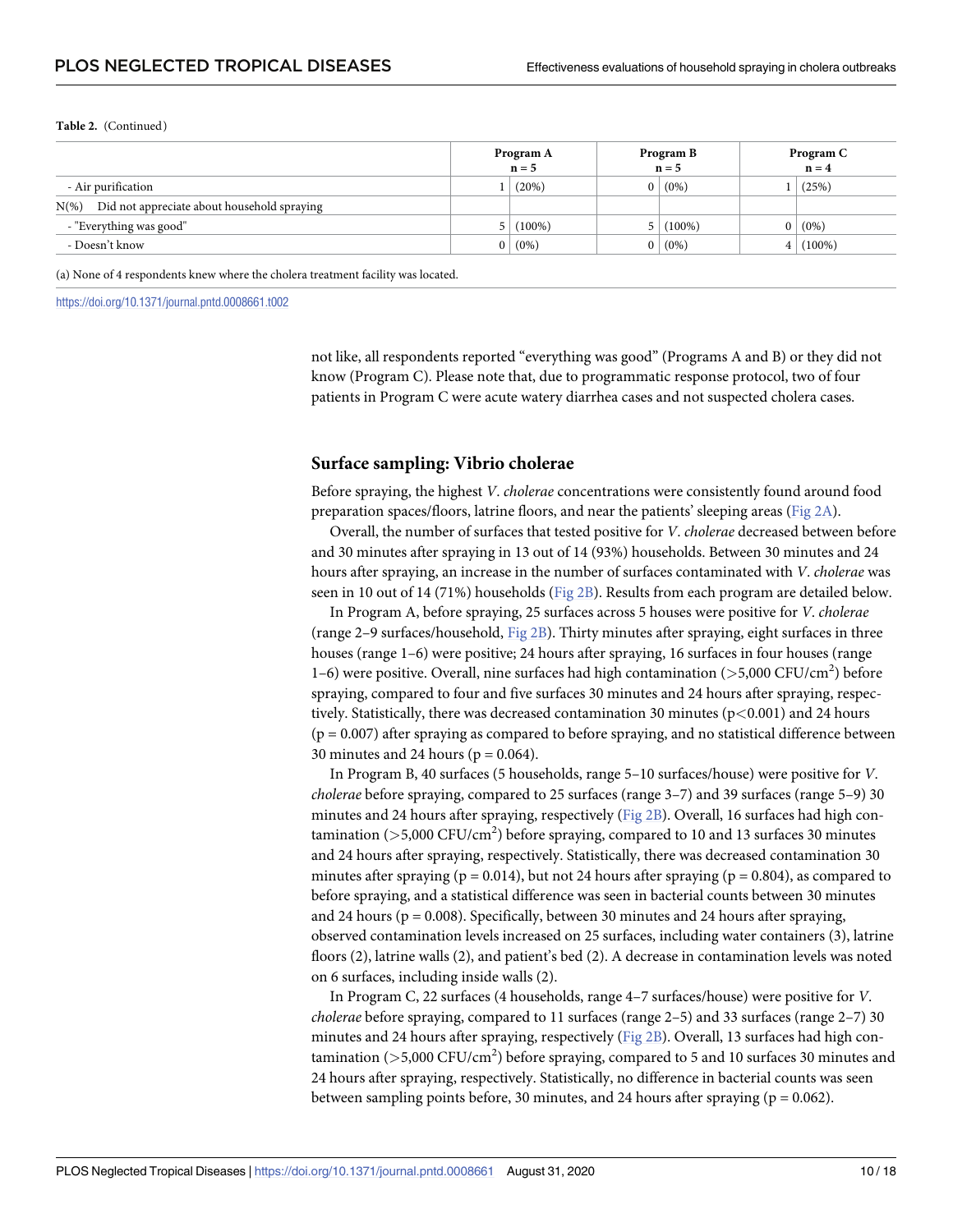<span id="page-10-0"></span>



<https://doi.org/10.1371/journal.pntd.0008661.g002>

#### **Surface sampling: Escherichia coli**

Across programs, the highest *E*. *coli* concentrations before spraying were detected on kitchen and latrine floors, and near the patients' sleeping areas (S1 [Fig](#page-14-0)).

Overall, the number of surfaces testing positive for *E*. *coli* decreased between before and 30 minutes after spraying in 10 out of 14 (71%) households. Between 30 minutes and 24 hours after spraying, an increase in the number of surfaces contaminated with *E*. *coli* was also seen in 10 out of 14 (71%) households (S1 [Fig](#page-14-0)). Results from each program are detailed below.

In Program A, before spraying, 20 surfaces (5 households, range 3–5 surfaces/house) were positive for *E*. *coli*, compared to 8 surfaces (range 0–3) and 18 surfaces (range 2–5), 30 minutes and 24 hours after spraying, respectively (S1 [Fig\)](#page-14-0). Statistically, there was decreased contamination 30 minutes after spraying ( $p < 0.001$ ), but not 24 hours after spraying ( $p = 0.879$ ) as compared to before spraying, and a statistical difference was seen between 30 minutes and 24 hours (p*<*0.001). Specifically, between 30 minutes and 24 hours after spraying, observed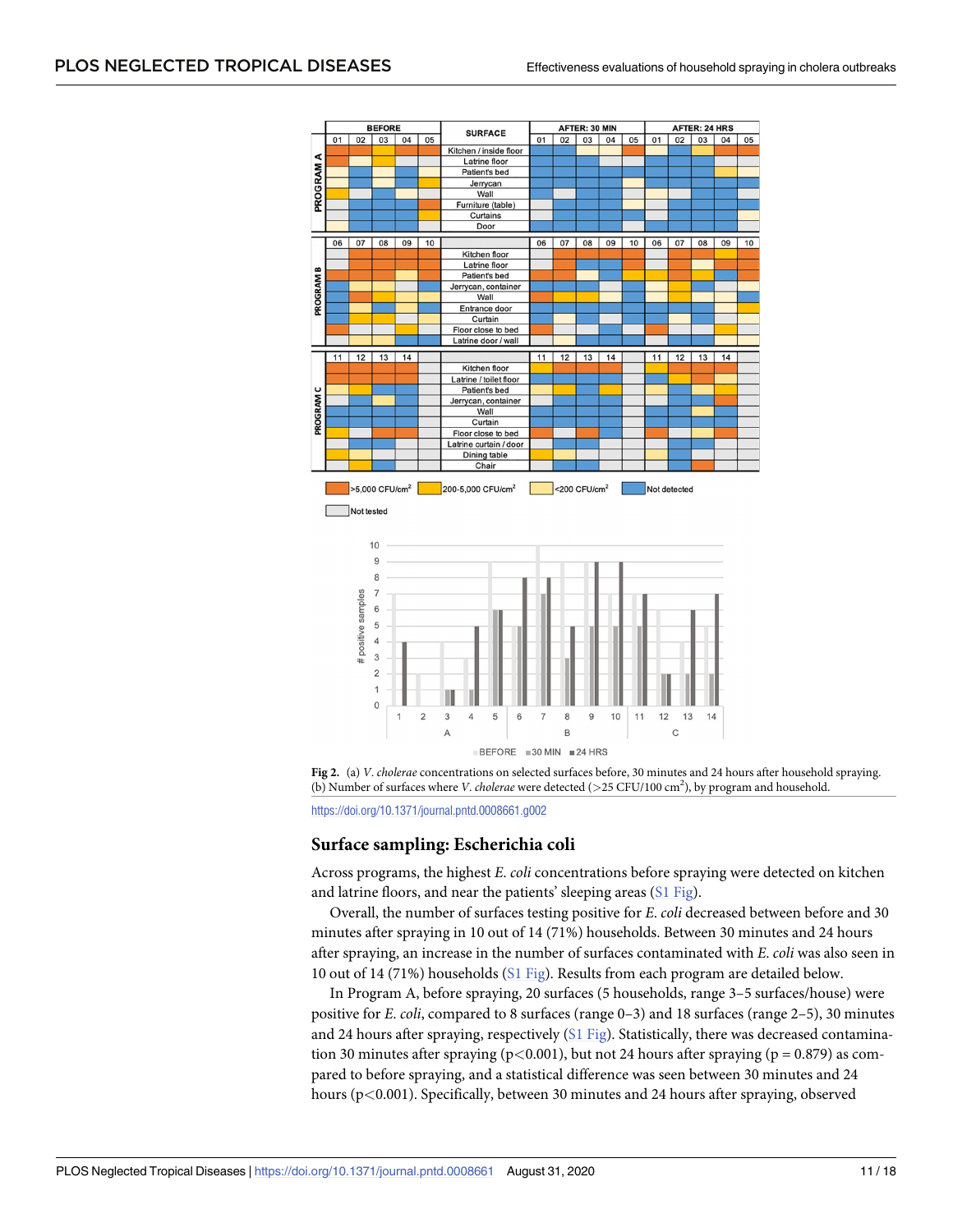<span id="page-11-0"></span>contamination levels increased on 13 surfaces, most commonly on kitchen floors (4) and patient's bed (2). A decrease in contamination levels was noted on two surfaces, including a kitchen floor and a table.

In Program B, 35 surfaces (5 households, range 5–9 surfaces/house) were positive for *E*. *coli* before spraying, compared to 23 surfaces (range 2–7) and 31 surfaces (range 5–7), 30 minutes and 24 hours after spraying, respectively (S1 [Fig\)](#page-14-0). Statistically, there was decreased contamination 30 minutes after spraying ( $p = 0.005$ ) compared to before spraying; differences were neither significant between before spraying and 24 hours later ( $p = 0.018$ ) nor between 30 minutes and 24 hours (p = 0.132). Please note p*<*0.017 was considered significant in post-hoc tests for multiple comparisons.

In Program C, 16 surfaces (4 households, range 3–6 surfaces/house) were positive for *E*. *coli* before spraying, compared to 10 surfaces (range 2–3) and 12 surfaces (range 2–4) 30 minutes and 24 hours after spraying, respectively (S1 [Fig\)](#page-14-0). Statistically, there was decreased contamination 30 minutes after spraying ( $p = 0.010$ ), but not 24 hours after spraying ( $p = 0.515$ ) as compared to before spraying, and a statistical difference was seen between 30 minutes and 24 hours ( $p = 0.008$ ). Specifically, between 30 minutes and 24 hours after spraying, observed contamination levels increase on nine surfaces, including kitchen floors (2) and water containers (2). A decrease in contamination levels was noted on four surfaces, including floors near patient's beds (2).

Although total coliforms were detected more often and in higher concentrations, results were similar to *E*. *coli* results (S2 [Fig\)](#page-14-0).

# **Discussion**

We conducted mixed-methods evaluations of three household spraying programs implemented in cholera response. Our results indicate that: 1) before disinfection, the highest concentrations of *V*. *cholerae* and indicator bacteria were consistently found on surfaces in food preparation areas, near the patients' sleeping areas, and around latrine floors; 2) household spraying with chlorine can reduce bacterial contamination on household surfaces, however, effectiveness was not consistent across programs and recontamination within 24 hours was seen in the majority of households; 3) spraying programs provide opportunities for the concurrent deployment of hygiene promotion activities; and, 4) programs face challenges in locating houses as well as context-specific challenges.

The first study objective was to determine where *V*. *cholerae* were found on surfaces in cholera patient houses. The locations identified in this study as the most contaminated (food preparation areas, near the patients' beds, and latrines) are consistent with known cholera transmission pathways [\[40,41\]](#page-16-0) and previous evaluations of indicator bacteria and pathogens on household surfaces in England, the United States, and Tanzania [[42](#page-16-0)–[44](#page-16-0)]. We did not observe consistent differences in surface contamination levels prior to disinfection between private and shared latrines.

In terms of effectiveness, this study is the first we know of to provide evidence suggesting that household spraying can inactivate culturable *V*. *cholerae* and indicator bacteria on surfaces, and thus reduce cholera transmission risk. These results are in line with previous laboratory-based evaluations of chlorine spraying [\[26\]](#page-16-0). However, effectiveness was variable between programs. A statistically significant reduction in *V*. *cholerae* and *E*. *coli* over 24 hours was only observed in Program A. In Program B, spraying resulted in a statistically significant reduction in *V*. *cholerae* and *E*. *coli* but surfaces that were highly contaminated before spraying remained highly contaminated and reductions were not sustained over 24 hours. In Program C, no statistically significant difference was seen before/after spraying. Differences in effectiveness can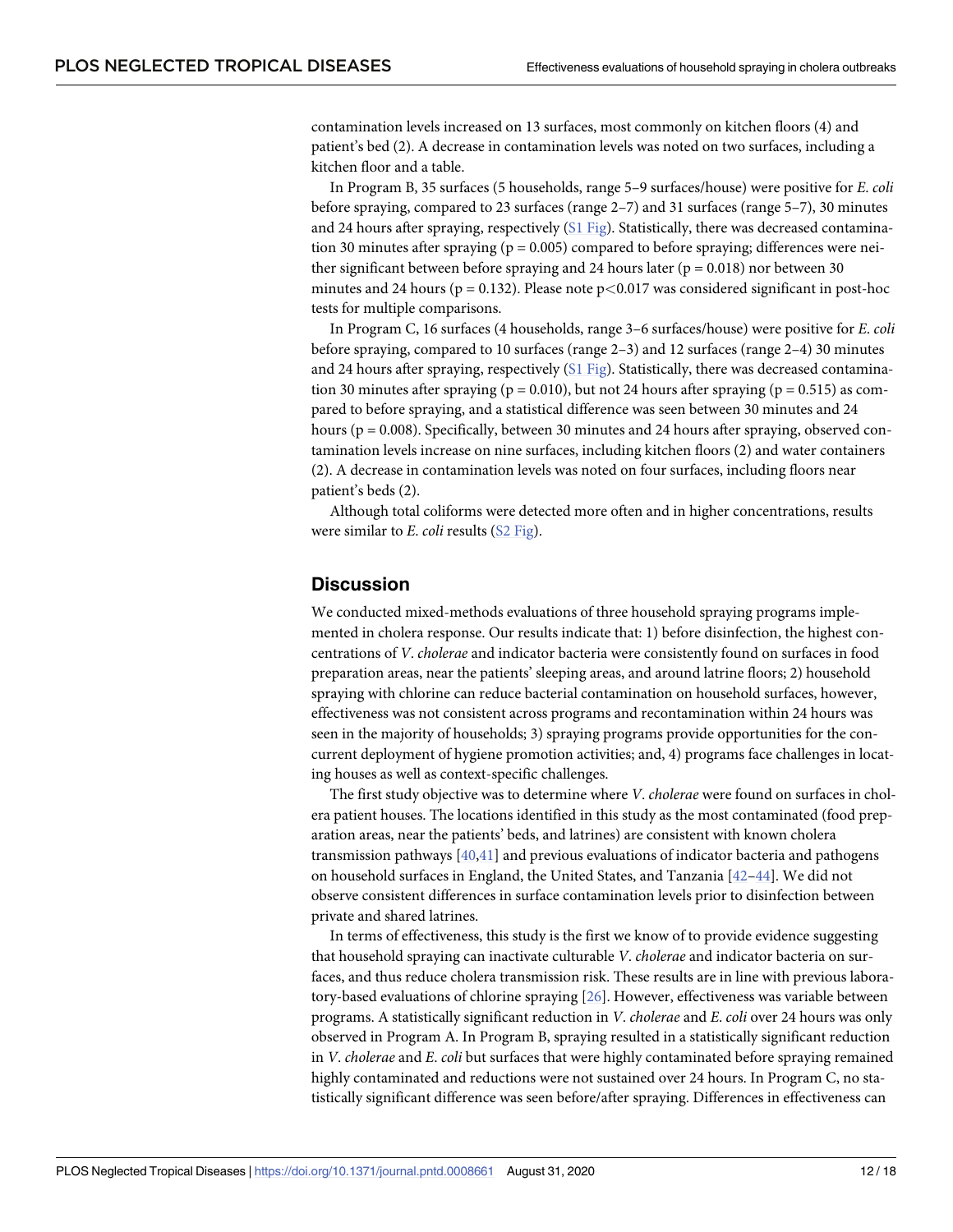<span id="page-12-0"></span>be attributed to different spraying procedures. In Program A, agents were observed to systematically apply a larger volume of relatively accurately dosed 0.2 and 2.0% chlorine solution, compared to Programs B and C, where ambitious coverage objectives (20–30 houses in addition to that of the case) may have led sprayers to spend less time–and chlorine solution–at each house. Based on these differences, and a recent laboratory study where spraying chlorine was observed to achieve incomplete surface coverage [\[45\]](#page-17-0), we hypothesize that our microbiological results reflect insufficient chlorine coverage in Programs B and C. More simply, household spraying can reduce surface contamination if chlorine solutions of appropriate concentrations are applied until surfaces are wet (i.e. contact between bacteria on surfaces and disinfectant is ensured), as reported by spraying agents and observed in Program A.

Sampling 24 hours after spraying indicated that recontamination could occur. Differences between households in observed recontamination with *V*. *cholerae* may be influenced by the presence/absence of infected individuals, which was not assessed in this evaluation. It is unclear from this evaluation whether spraying program characteristics or variable household cleaning habits are linked to recontamination with *V*. *cholerae* and indicator bacteria. Given that surfaces are typically soiled with organic matter, which inactivates chlorine [\[46\]](#page-17-0), and recontamination is a known occurrence during water storage in houses [\[47\]](#page-17-0), recontamination of household surfaces with indicator bacteria over time was expected.

The following (expected [[29,30\]](#page-16-0)) program challenges were noted: 1) spraying teams only disinfected houses of cases who reached healthcare facilities, with disinfection occurring 2–6 days following symptom onset; 2) transportation and funding were mentioned and echo international concerns about household spraying being resource-intensive; 3) locating houses was noted as difficult in Programs A and B, with agents suggesting the use of communication units (e.g. cell phones) and/or that traveling with relatives could assist in household identification; 4) context-specific challenges related to perception of the intervention noted by spraying agents, including fear of stigmatization and/or lack of trust that could lead to refusals. In comparing programs from an implementation perspective, it appeared that using spraying as a platform to deploy hygiene promotion activities at the household level was an efficient approach, as previously noted [\[48\]](#page-17-0). However, we were not able to assess specifically whether hygiene promotion activities responded to the needs of targeted households. Among identified program strengths, all programs used spoon-based HTH dosages that were simple and provided reasonably accurate 0.2% chlorine solutions.

Our work had several limitations, including: 1) small sample size which restricts the generalizability of observations and ability to detect associations between contamination and household variables; 2) sampling of adjacent surfaces before, 30 minutes, and 24 hours after spraying, which may have had different initial bacterial concentrations, to assess effectiveness; 3) not integrating bacterial recovery rates from surfaces into sample concentration calculations due to uncertainty, which may lead to differential underestimates of concentration levels between surface materials; and, 4) potential biases in qualitative responses and/or behaviors from household respondents (social desirability) and program staff (Hawthorne effect), neither of which impact our main results from microbiological surface sampling.

Three other study considerations are important to note: speed of deployment to carry out an evaluation in a humanitarian context, the question of *V*. *cholerae* identification and VBNC cells, and the preliminary nature of this research. Each is described further below.

In addition to results presented herein, we also deployed to Mozambique after Cyclone Idai, but arrived after spraying programs ended due to delays in securing approvals. This highlights a challenge of conducting research in some humanitarian contexts. Interviews conducted in Mozambique after the program ended support and expand upon our other results herein. Retrospective key informant interviews were conducted with three spraying program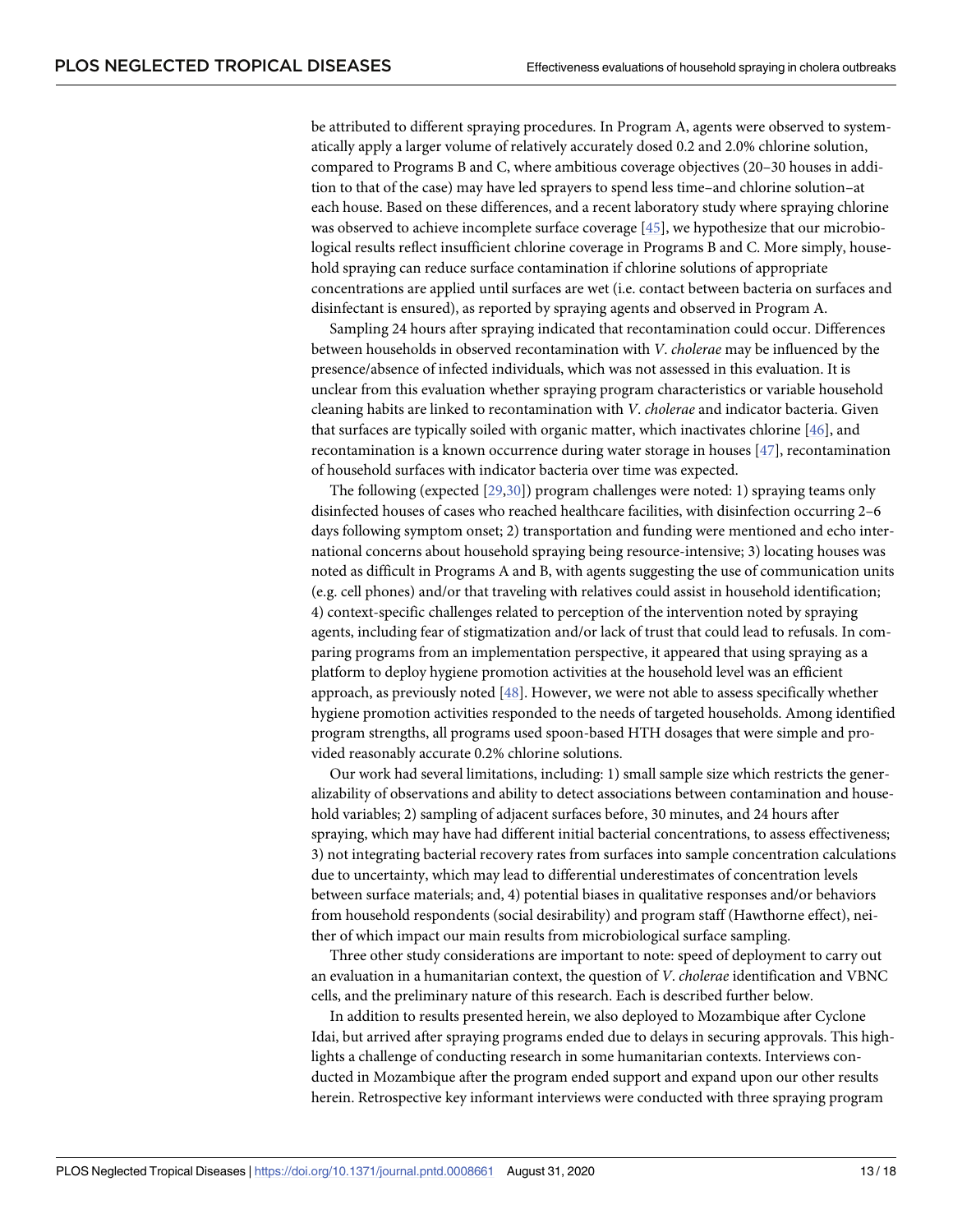<span id="page-13-0"></span>staff and five recipients of household spraying. In this program, a team of four visited patient households to carry out spraying (with different chlorine concentrations, spraying protocols, and target surfaces reported by each respondent), conduct a short survey, and test drinking water for chlorine residual. Both case and neighboring households received a hygiene kit and hygiene promotion messages, and latrines were sprayed. Spraying agents appreciated that transportation was provided. Households indicated this was their first interaction with a household spraying program, and the most commonly reported household appreciation for spraying was because it was effective against pests such as mosquitos, ants, and mice. Our experience in this and other evaluations highlights the importance of rapid research team deployment, although challenges in securing relevant approvals can delay evaluations.

The second consideration is that we intended to test surface samples for *V*. *cholerae* using viability-qPCR (with propidium monoazide pre-treatment, followed by an assay targeting the *ctxA* gene [[49](#page-17-0)]) to confirm the identification of toxigenic *V*. *cholerae* O1/O139 by culture on TCBS agar and potentially detect VBNC cells. Unfortunately, viability-qPCR results were inconclusive, possibly due to inadequate preparation and/or storage of samples, undetectable concentrations, and/or detection of bacteria other than *V*. *cholerae* on TCBS agar. The use of TCBS agar for isolation of *V*. *cholerae* from clinical and environmental samples is a standard method but growth of other bacteria on that medium is possible [\[50,51\]](#page-17-0). In particular, sucrose-fermenting bacteria including some non-pathogenic *Vibrio* spp. and *Proteus* spp. may form yellow colonies that, despite different phenotypes, could potentially be confounded with *V*. *cholerae* if present in the tested samples [[52](#page-17-0),[53](#page-17-0)]. Our evaluation results would undoubtedly have been strengthened by qPCR (or another) confirmation. We cannot exclude that our results reflect surface contamination with bacteria other than toxigenic *V*. *cholerae* O1/O139, particularly in settings such as Program C, where two patients were not considered suspected cholera cases. However, we believe that the likelihood of incorrect *V*. *cholerae* identification on TCBS agar remains low for surface samples collected in households of cholera cases in confirmed outbreak settings.

The third consideration is that this study was preliminary and not designed to answer questions of stigma, recontamination, cost-effectiveness, spraying efficacy, and epidemiological coverage. Thus, further research is needed to: 1) complete behavioral research to understand perceptions of household spraying; 2) in well-implemented programs, understand when and how recontamination occurs and if spraying should be repeated; 3) compare effectiveness, cost-effectiveness, and acceptability of household spraying and alternative interventions such as the distribution of household cleaning supplies to support decision-making; 4) complete further laboratory research with known recovery rates to assess chlorine efficacy–potentially including chlorine compounds other than HTH that might be used for spraying solutions, such as sodium dichlorosisocyanurate (NaDCC)–at inactivating *V*. *cholerae* from representative household surfaces; and, 5) refine methods to test and analyze VBNC cells, and to determine the environmental and epidemiological relevance of VBNC *V*. *cholerae* on surfaces. If future evaluations with larger sample sizes establish that household spraying is acceptable, cost-effective, and can reliably inactivate *V*. *cholerae* on household surfaces, health impact evaluations could be considered.

Overall, our results suggest that household spraying may be effective at reducing the risk of cholera transmission via fomites. While many questions remain, if responders choose to implement household spraying, our results support the following recommendations: 1) spraying agents should be trained to disinfect households systematically, including kitchen spaces, patient's sleeping area, and latrines; 2) 0.2% chlorine should be used on household surfaces and 2.0% chlorine in latrines, soiled surfaces and, if acceptable, kitchen spaces; 3) sufficient time and resources should be available for spraying agents to meet program coverage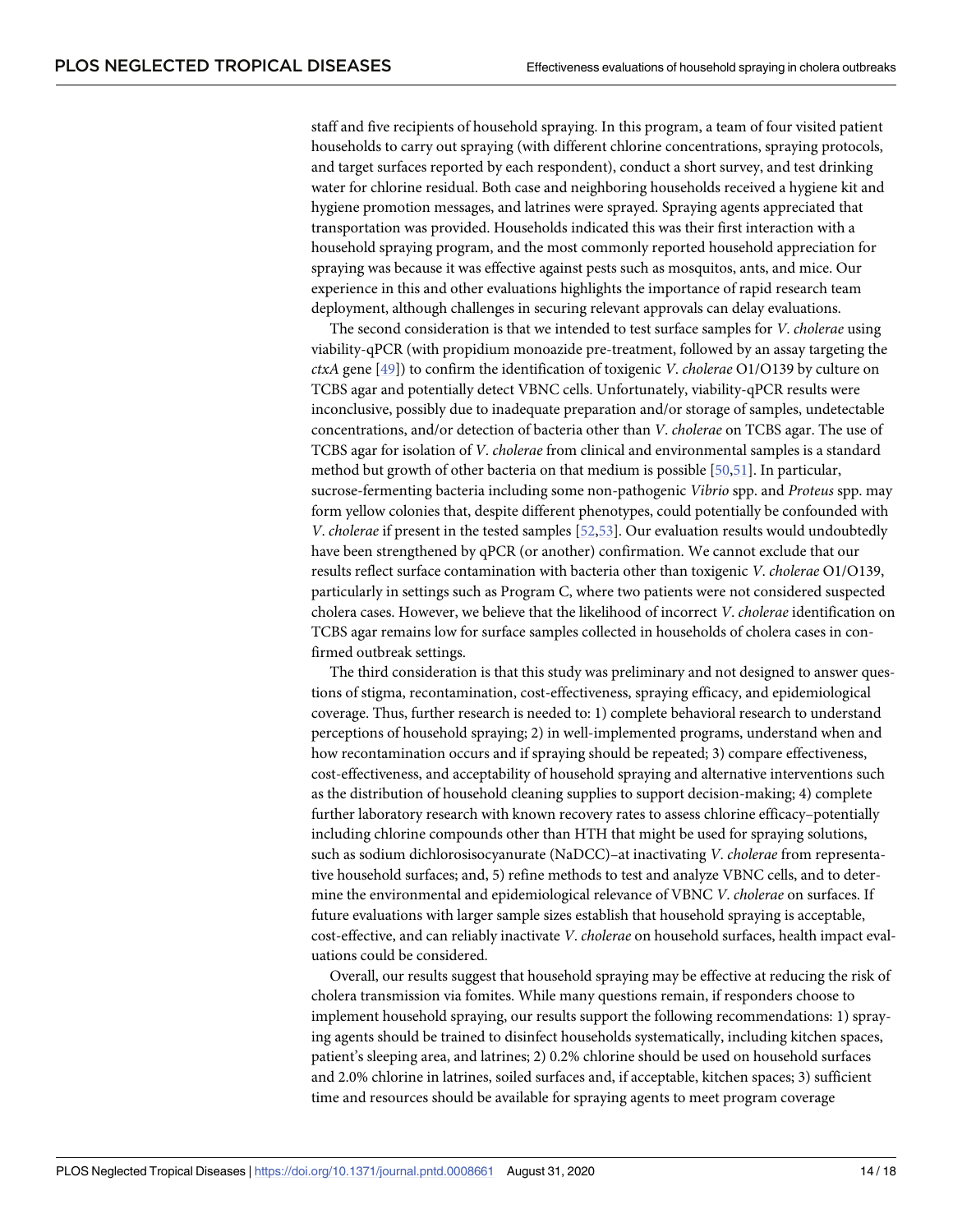<span id="page-14-0"></span>objectives in terms of number of houses to disinfect, while performing disinfection carefully and spraying surfaces until visibly wet; 4) spraying agents should arrive at households as quickly as possible, with the assistance of communication units or patient relatives; and, 5) hygiene promotion activities should be concurrently deployed with household spraying and agents trained accordingly.

# **Supporting information**

**S1 [File.](http://journals.plos.org/plosntds/article/asset?unique&id=info:doi/10.1371/journal.pntd.0008661.s001) Editable evaluation tools including key informant interview guides, structured observation guides, and household survey questionnaire.**

(XLSX)

**S1 [Fig](http://journals.plos.org/plosntds/article/asset?unique&id=info:doi/10.1371/journal.pntd.0008661.s002).** (Top) *E*. *coli* concentrations on selected surfaces before, 30 minutes and 24 hours after household spraying. (Bottom) Number of surfaces where *E*. *coli* were detected (*>*5 CFU/100  $\text{cm}^2$ ), by program and household. (TIF)

**S2 [Fig](http://journals.plos.org/plosntds/article/asset?unique&id=info:doi/10.1371/journal.pntd.0008661.s003).** (Top) Total coliforms concentrations on selected surfaces before, 30 minutes and 24 hours after household spraying. (Bottom) Number of surfaces where total coliforms were detected ( $>$  5 CFU/100 cm<sup>2</sup>), by program and household. (TIF)

## **Acknowledgments**

We are grateful to teams from AIDES (DRC) and Solidarités International (DRC, Haiti) who provided logistical support for, and participated in, this research while actively responding to cholera outbreaks. We would like to acknowledge the critical contribution of the translatorenumerators who conducted or helped with all interviews and surveys: François Mitima Namuhusa, Eddy Mbuyamba Kashala, Miché Payen, and José Filipe Chapare. We are thankful to participants who welcomed us into their homes and took the time to answer all our questions. We also would like to thank Médecins Sans Frontières (Belgium) and Action Contre la Faim for their inputs on initial protocols, and Marie-Laure Quilici (Institut Pasteur, France) for insightful advice on *V*. *cholerae* results interpretation.

#### **Author Contributions**

**Conceptualization:** Karin Gallandat, Justine Rayner, Gabrielle String, Daniele S. Lantagne.

**Data curation:** Karin Gallandat, Annie Huang, Justine Rayner.

**Formal analysis:** Karin Gallandat, Annie Huang, Justine Rayner, Gabrielle String.

**Funding acquisition:** Karin Gallandat, Daniele S. Lantagne.

**Investigation:** Karin Gallandat, Annie Huang, Justine Rayner.

**Methodology:** Karin Gallandat, Justine Rayner, Gabrielle String, Daniele S. Lantagne.

**Project administration:** Karin Gallandat, Gabrielle String, Daniele S. Lantagne.

**Resources:** Daniele S. Lantagne.

**Supervision:** Gabrielle String, Daniele S. Lantagne.

**Validation:** Gabrielle String, Daniele S. Lantagne.

**Visualization:** Karin Gallandat.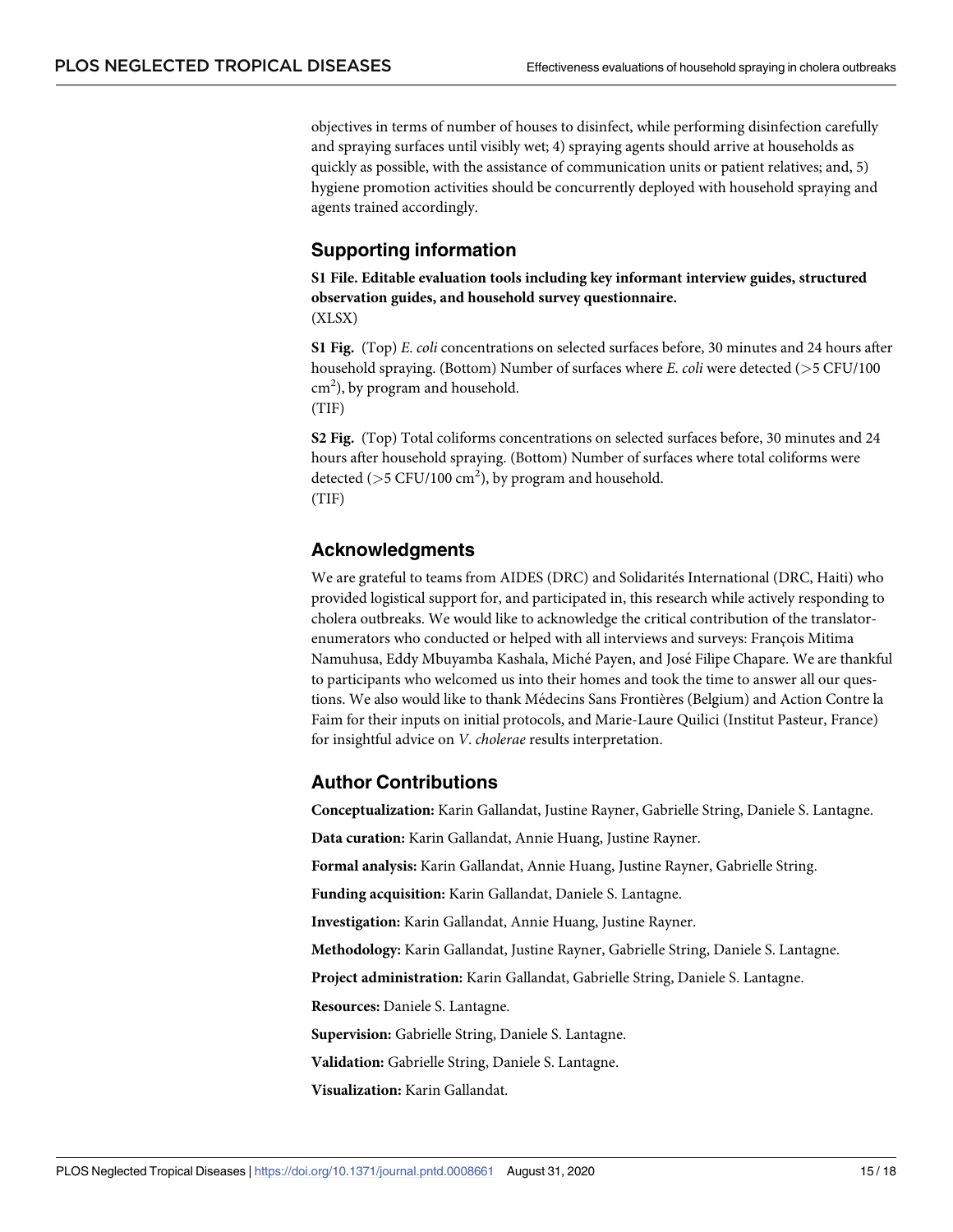<span id="page-15-0"></span>**Writing – original draft:** Karin Gallandat.

**Writing – review & editing:** Karin Gallandat, Annie Huang, Justine Rayner, Gabrielle String, Daniele S. Lantagne.

#### **References**

- **[1](#page-1-0).** Sack DA, Sack RB, Nair GB, Siddique AK. Cholera. The Lancet. 2004; 363(9404):223.
- **[2](#page-1-0).** Nelson EJ, Harris JB, Glenn Morris J, Calderwood SB, Camilli A. Cholera transmission: the host, pathogen and bacteriophage dynamic. Nat Rev Microbiol. 2009 Oct; 7(10):693–702. [https://doi.org/10.1038/](https://doi.org/10.1038/nrmicro2204) [nrmicro2204](https://doi.org/10.1038/nrmicro2204) PMID: [19756008](http://www.ncbi.nlm.nih.gov/pubmed/19756008)
- **[3](#page-1-0).** WHO. Ten Facts on Cholera [Internet]. 2016 [cited 2016 Oct 23]. Available from: [http://www.who.int/](http://www.who.int/features/factfiles/cholera/en/) [features/factfiles/cholera/en/](http://www.who.int/features/factfiles/cholera/en/)
- **[4](#page-1-0).** WHO. Cholera—Fact sheet. [Internet]. Media centre. 2016 [cited 2018 Feb 24]. Available from: [http://](http://www.who.int/mediacentre/factsheets/fs107/en/) [www.who.int/mediacentre/factsheets/fs107/en/](http://www.who.int/mediacentre/factsheets/fs107/en/)
- **5.** Campuzano Cuadrado P, Arcos González P. [Epidemic cholera in complex emergencies]. Rev Esp Salud Publica. 2014 Apr; 88(2):191–201. <https://doi.org/10.4321/S1135-57272014000200003> PMID: [24914859](http://www.ncbi.nlm.nih.gov/pubmed/24914859)
- **6.** Spiegel P B, Le P, Ververs MT, Salama P. Occurrence and overlap of natural disasters, complex emergencies and epidemics during the past decade (1995–2004). Confl Health. 2007; 1:2. [https://doi.org/10.](https://doi.org/10.1186/1752-1505-1-2) [1186/1752-1505-1-2](https://doi.org/10.1186/1752-1505-1-2) PMID: [17411460](http://www.ncbi.nlm.nih.gov/pubmed/17411460)
- **7.** Crooks AT, Hailegiorgis AB. An agent-based modeling approach applied to the spread of cholera. Environ Model Softw. 2014 Dec; 62:164–77.
- **8.** UNHCR. Figures at a Glance [Internet]. UNHCR. 2018 [cited 2017 Apr 26]. Available from: [http://www.](http://www.unhcr.org/figures-at-a-glance.html) [unhcr.org/figures-at-a-glance.html](http://www.unhcr.org/figures-at-a-glance.html)
- **[9](#page-1-0).** Kelly-Hope LA. Conflict and Emerging Infectious Diseases. Emerg Infect Dis. 2008 Jun; 14(6):1004–5. <https://doi.org/10.3201/eid1406.080027> PMID: [18507934](http://www.ncbi.nlm.nih.gov/pubmed/18507934)
- **[10](#page-1-0).** WHO. Cholera, 2018. Wkly Epidemiol Rec. 2019 Nov 29;48(94):561–80.
- **[11](#page-1-0).** Ali M, Nelson AR, Lopez AL, Sack DA. Updated Global Burden of Cholera in Endemic Countries. PLoS Negl Trop Dis [Internet]. 2015 Jun 4 [cited 2019 Aug 7];9(6). Available from: [https://www.ncbi.nlm.nih.](https://www.ncbi.nlm.nih.gov/pmc/articles/PMC4455997/) [gov/pmc/articles/PMC4455997/](https://www.ncbi.nlm.nih.gov/pmc/articles/PMC4455997/)
- **[12](#page-1-0).** GTFCC. Ending Cholera: A Global Roadmap to 2030 [Internet]. 2017. Available from: [http://www.who.](http://www.who.int/cholera/publications/global-roadmap.pdf?ua=1) [int/cholera/publications/global-roadmap.pdf?ua=1](http://www.who.int/cholera/publications/global-roadmap.pdf?ua=1)
- [13](#page-1-0). Codeco CT, Coelho FC. Trends in Cholera Epidemiology. PLOS Med. 2006 Jan 31; 3(1):e42. [https://](https://doi.org/10.1371/journal.pmed.0030042) [doi.org/10.1371/journal.pmed.0030042](https://doi.org/10.1371/journal.pmed.0030042) PMID: [16435891](http://www.ncbi.nlm.nih.gov/pubmed/16435891)
- **[14](#page-1-0).** Fung IC-H. Cholera transmission dynamic models for public health practitioners. Emerg Themes Epidemiol. 2014 Feb 12; 11(1):1. <https://doi.org/10.1186/1742-7622-11-1> PMID: [24520853](http://www.ncbi.nlm.nih.gov/pubmed/24520853)
- **[15](#page-1-0).** Debes AK, Ali M, Azman AS, Yunus M, Sack DA. Cholera cases cluster in time and space in Matlab, Bangladesh: implications for targeted preventive interventions. Int J Epidemiol. 2016 Oct 27;dyw267.
- **16.** Mukandavire Z, Liao S, Wang J, Gaff H, Smith DL, Morris JG. Estimating the reproductive numbers for the 2008–2009 cholera outbreaks in Zimbabwe. Proc Natl Acad Sci. 2011 May 24; 108(21):8767–72. <https://doi.org/10.1073/pnas.1019712108> PMID: [21518855](http://www.ncbi.nlm.nih.gov/pubmed/21518855)
- **17.** Mukandavire Z, Morris JG. Modeling the Epidemiology of Cholera to Prevent Disease Transmission in Developing Countries. Microbiol Spectr [Internet]. 2015 Jun [cited 2018 Dec 4];3(3). Available from: <https://www.ncbi.nlm.nih.gov/pmc/articles/PMC4634708/>
- **[18](#page-1-0).** Eisenberg MC, Robertson SL, Tien JH. Identifiability and estimation of multiple transmission pathways in cholera and waterborne disease. J Theor Biol. 2013 May 7; 324:84–102. [https://doi.org/10.1016/j.jtbi.](https://doi.org/10.1016/j.jtbi.2012.12.021) [2012.12.021](https://doi.org/10.1016/j.jtbi.2012.12.021) PMID: [23333764](http://www.ncbi.nlm.nih.gov/pubmed/23333764)
- **[19](#page-1-0).** Sugimoto JD, Koepke AA, Kenah EE, Halloran ME, Chowdhury F, Khan AI, et al. Household Transmission of Vibrio cholerae in Bangladesh. Vinetz JM, editor. PLoS Negl Trop Dis. 2014 Nov 20; 8(11): e3314. <https://doi.org/10.1371/journal.pntd.0003314> PMID: [25411971](http://www.ncbi.nlm.nih.gov/pubmed/25411971)
- **[20](#page-1-0).** Tuladhar E, Hazeleger WC, Koopmans M, Zwietering MH, Beumer RR, Duizer E. Residual Viral and Bacterial Contamination of Surfaces after Cleaning and Disinfection. Appl Environ Microbiol. 2012 Nov 1; 78(21):7769–75. <https://doi.org/10.1128/AEM.02144-12> PMID: [22941071](http://www.ncbi.nlm.nih.gov/pubmed/22941071)
- **[21](#page-1-0).** Sack DA, Sack RB, Nair GB, Siddique AK. Cholera. The Lancet. 2004; 363(9404):223.
- **[22](#page-1-0).** Merrell DS, Butler SM, Qadri F, Dolganov NA, Alam A, Cohen MB, et al. Host-induced epidemic spread of the cholera bacterium. Nature. 2002 Jun 6; 417:642. <https://doi.org/10.1038/nature00778> PMID: [12050664](http://www.ncbi.nlm.nih.gov/pubmed/12050664)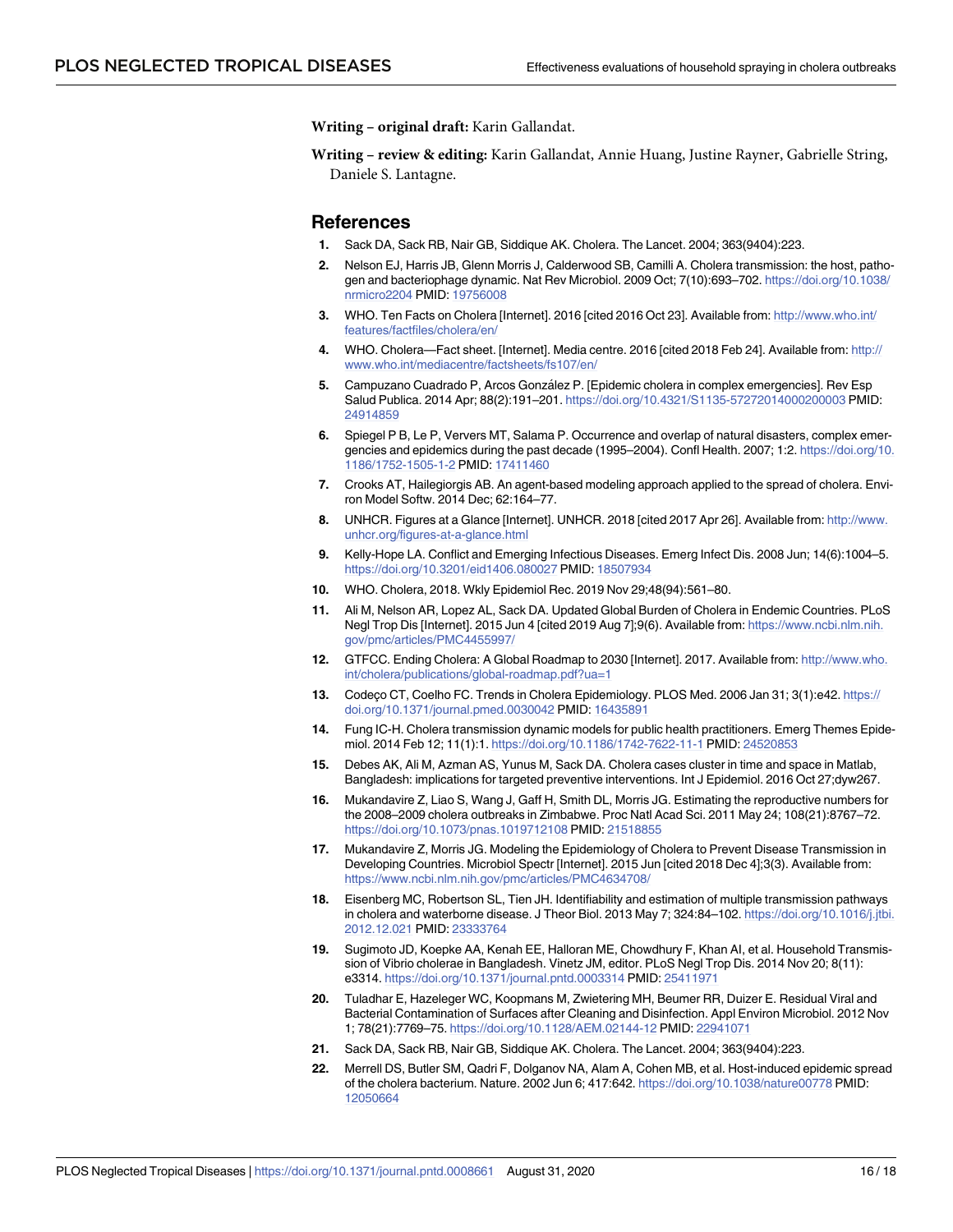- <span id="page-16-0"></span>**[23](#page-1-0).** Farhana I, Hossain ZZ, Tulsiani SM, Jensen PKM, Begum A. Survival of Vibrio cholerae O1 on fomites. World J Microbiol Biotechnol. 2016 Jul 18; 32(9):146. <https://doi.org/10.1007/s11274-016-2100-x> PMID: [27430513](http://www.ncbi.nlm.nih.gov/pubmed/27430513)
- **[24](#page-1-0).** Huq A, Rivera ING, Colwell RR. Epidemiological Significance of Viable but Nonculturable Microorganisms. In: Colwell RR, Grimes DJ, editors. Nonculturable Microorganisms in the Environment [Internet]. Boston, MA: Springer US; 2000 [cited 2018 Nov 13]. p. 301–23. Available from: [https://doi.org/10.1007/](https://doi.org/10.1007/978-1-4757-0271-2_17) [978-1-4757-0271-2\\_17](https://doi.org/10.1007/978-1-4757-0271-2_17)
- **[25](#page-1-0).** Oliver J. The Public Health Significance of Viable but Nonculturable Bacteria. In: Nonculturable Microorganisms in the Environment [Internet]. Colwell R.R., Grimes D.J. Boston: Springer Boston; 2000 [cited 2018 Nov 11]. p. 277–300. Available from: <https://www.springer.com/us/book/9781475702736>
- **[26](#page-2-0).** Calfee MW, Wendling M. Inactivation of vegetative bacterial threat agents on environmental surfaces. Sci Total Environ. 2013 Jan 15; 443:387–96. <https://doi.org/10.1016/j.scitotenv.2012.11.002> PMID: [23208274](http://www.ncbi.nlm.nih.gov/pubmed/23208274)
- **[27](#page-2-0).** Yen CH. A recent study of cholera with reference to an outbreak in Taiwan in 1962. Bull World Health Organ. 1964; 30(6):811–25.
- **[28](#page-2-0).** D'Mello-Guyett L, Gallandat K, Van den Bergh R, Taylor D, Bulit G, Legros D, et al. Prevention and control of cholera with household and community water, sanitation and hygiene (WASH) interventions: A scoping review of current international guidelines. Azman AS, editor. PLOS ONE. 2020 Jan 8; 15(1): e0226549. <https://doi.org/10.1371/journal.pone.0226549> PMID: [31914164](http://www.ncbi.nlm.nih.gov/pubmed/31914164)
- **[29](#page-2-0).** UNICEF, CDC, MSF. Draft document for a position paper against chlorine spraying at households of cholera patients. 2011.
- **[30](#page-2-0).** UNICEF. Cholera Toolkit [Internet]. 2013 [cited 2018 Feb 24]. Available from: [https://www.unicef.org/](https://www.unicef.org/cholera_toolkit/) [cholera\\_toolkit/](https://www.unicef.org/cholera_toolkit/)
- **[31](#page-2-0).** Yates T, Vujcic JA, Joseph ML, Gallandat K, Lantagne D. Water, sanitation, and hygiene interventions in outbreak response: a synthesis of evidence. Waterlines. 2018 Jan 1; 37(1):5–30.
- **[32](#page-2-0).** Neseni N, Guzha E. Evaluation of the WASH Response to the 2008–2009 Zimbabwe Cholera Epidemic and Preparedness Planning for Future Outbreaks [Internet]. 2009 [cited 2018 Feb 24]. Available from: [https://www.humanitarianresponse.info/fr/operations/zimbabwe/document/evaluation-wash-response-](https://www.humanitarianresponse.info/fr/operations/zimbabwe/document/evaluation-wash-response-2008-2009-zimbabwe-cholera-epidemic-and)[2008-2009-zimbabwe-cholera-epidemic-and](https://www.humanitarianresponse.info/fr/operations/zimbabwe/document/evaluation-wash-response-2008-2009-zimbabwe-cholera-epidemic-and)
- **33.** Grayel Y. Evaluation externe—Réponse d'urgence à l'épidémie de choléra en Haïti. Action Contre la Faim; 2011.
- **34.** Gauthier J. A real-time evaluation of ACF's response to cholera emergency in Juba, South Suda. Action Contre la Faim; 2014.
- **35.** MSF. Kenya: Cholera Outbreak Spreads to Dadaab Refugee Camp [Internet]. MSF USA. 2015 [cited 2018 Feb 24]. Available from: [http://www.doctorswithoutborders.org/article/kenya-cholera-outbreak](http://www.doctorswithoutborders.org/article/kenya-cholera-outbreak-spreads-dadaab-refugee-camp)[spreads-dadaab-refugee-camp](http://www.doctorswithoutborders.org/article/kenya-cholera-outbreak-spreads-dadaab-refugee-camp)
- **36.** Ministry of Health and Child Welfare, Zimbabwe, World Health Organization (WHO). Zimbabwe Cholera Control Guidelines. 2009.
- **[37](#page-2-0).** Muga R. Kenya—Cholera Control Guidelines. Disease Outbreak Management Unit; 2001.
- **[38](#page-2-0).** Michel E, Gaudart J, Beaulieu S, Bulit G, Piarroux M, Boncy J, et al. Estimating effectiveness of casearea targeted response interventions against cholera in Haiti. Ferguson NM, Jit M, Pitzer VE, editors. eLife. 2019 Dec 30; 8:e50243. <https://doi.org/10.7554/eLife.50243> PMID: [31886768](http://www.ncbi.nlm.nih.gov/pubmed/31886768)
- **[39](#page-2-0).** Rebaudet S, Bulit G, Gaudart J, Michel E, Gazin P, Evers C, et al. The case-area targeted rapid response strategy to control cholera in Haiti: a four-year implementation study. PLoS Negl Trop Dis. 2019 Apr 16; 13(4):e0007263. <https://doi.org/10.1371/journal.pntd.0007263> PMID: [30990822](http://www.ncbi.nlm.nih.gov/pubmed/30990822)
- **[40](#page-11-0).** Wagner EG, Lanoix JN. Excreta disposal for rural areas and small communities. World Health Organization, Monograph Series; 1958.
- **[41](#page-11-0).** Wolfe M, Kaur M, Yates T, Woodin M, Lantagne D. A Systematic Review and Meta-Analysis of the Association between Water, Sanitation, and Hygiene Exposures and Cholera in Case–Control Studies. Am J Trop Med Hyg. 2018 Aug 2; 99(2):534–45. <https://doi.org/10.4269/ajtmh.17-0897> PMID: [29968551](http://www.ncbi.nlm.nih.gov/pubmed/29968551)
- **[42](#page-11-0).** Scott E, Bloomfield SF, Barlow CG. An Investigation of Microbial Contamination in the Home. J Hyg (Lond). 1982; 89(2):279–93. <https://doi.org/10.1017/s0022172400070819> PMID: [7130703](http://www.ncbi.nlm.nih.gov/pubmed/7130703)
- **43.** Gerba CP, Tamimi AH, Maxwell S, Sifuentes LY, Hoffman DR, Koenig DW. Bacterial occurrence in kitchen hand towels. Food Prot Trends. 2014 Sep 1; 34(5):312–7.
- **[44](#page-11-0).** Pickering AJ, Julian TR, Marks SJ, Mattioli MC, Boehm AB, Schwab KJ, et al. Fecal Contamination and Diarrheal Pathogens on Surfaces and in Soils among Tanzanian Households with and without Improved Sanitation. Environ Sci Technol. 2012 Jun 5; 46(11):5736–43. <https://doi.org/10.1021/es300022c> PMID: [22545817](http://www.ncbi.nlm.nih.gov/pubmed/22545817)